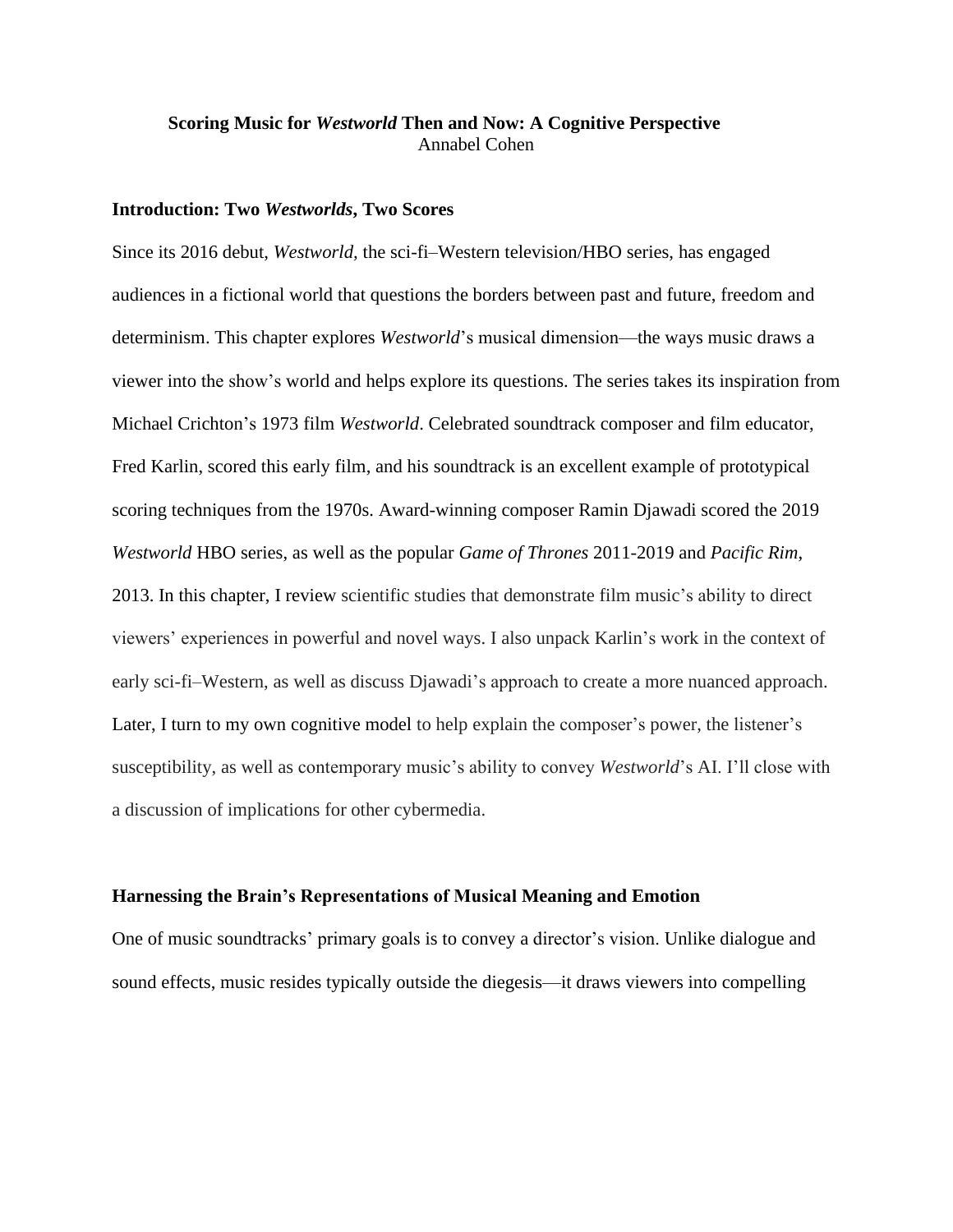fictional worlds.<sup>1</sup> Music also engages audiences emotionally in the film.<sup>2</sup> And by employing conventional codes, music establishes contexts of time and place. That this happens confirms the brain's interpretive skills with music across media.

Composers, music supervisors, film directors, and audiences bring tacit knowledge of music to films and media. Psychological research reveals that listeners prefer certain styles of music, can identify a piece's decade of popularity, and recall personal experiences associated with particular musical genres.<sup>3</sup> Participants' abilities to engage with these processes reveal complex knowledge structures established over years of musical exposure. Film composers exploit these listeners' familiarity with music in their scores.

Research shows that musical features convey meanings to listeners. For example, consider a melody's pitch direction. A melodic line that ascends in pitch will be judged by most individuals as conveying a happy meaning, and, conversely, a descending melodic line will be judged as conveying sadness. <sup>4</sup> Going a step further, functional magnetic resonance imaging (fMRI) of the brain during ascending and descending melodies has revealed three locations responsive to pitch

#### **Acknowledgment**

Co-editors,Selmin Kara, Holly Rogers, Jonathan James Leal, and Carol Vernallis's close readings, constructive critiques, and editorial work are appreciated. Special gratitude is owed to Carol Vernallis for her careful and conscientious labors to both increase the accessibility of and maintain the integrity of the CAM-WN model in the face of word count constraints. Feedback from Noah Fram is also acknowledged. Thank you to University of Wyoming's American Heritage Center for, in the pandemic's midst, granting access to Karlin's score, and Dan Collins, too, for permission to reproduce his score of *Westworld*'s opening credits. Gratitude is also expressed for previous support from the Social Sciences and Humanities Research Council of Canada.

<sup>1</sup> Claudia Gorbman, *Unheard Melodies: Narrative Film Music* (Bloomington, IN: Indiana University Press, 1987). <sup>2</sup> Annabel J. Cohen, "Music as a Source of Emotion in Film," in *The Oxford Handbook of Music and Emotion, eds.*  Patrick N. Juslin and John A. Sloboda (Oxford, Oxford University Press, 2010), 879-908.

<sup>3</sup> Carol Lynne Krumhansl, "Listening Niches across a Century of Popular Music," *Frontiers in Psychology*, (March 8, 2017),

<sup>&</sup>lt;sup>4</sup> William G. Collier and Timothy L Hubbard, "Musical Scales and Evaluations of Happiness and Awkwardness: Effects of Pitch, Direction, and Scale Mode," *American Journal of Psychology* (2001): 355-375.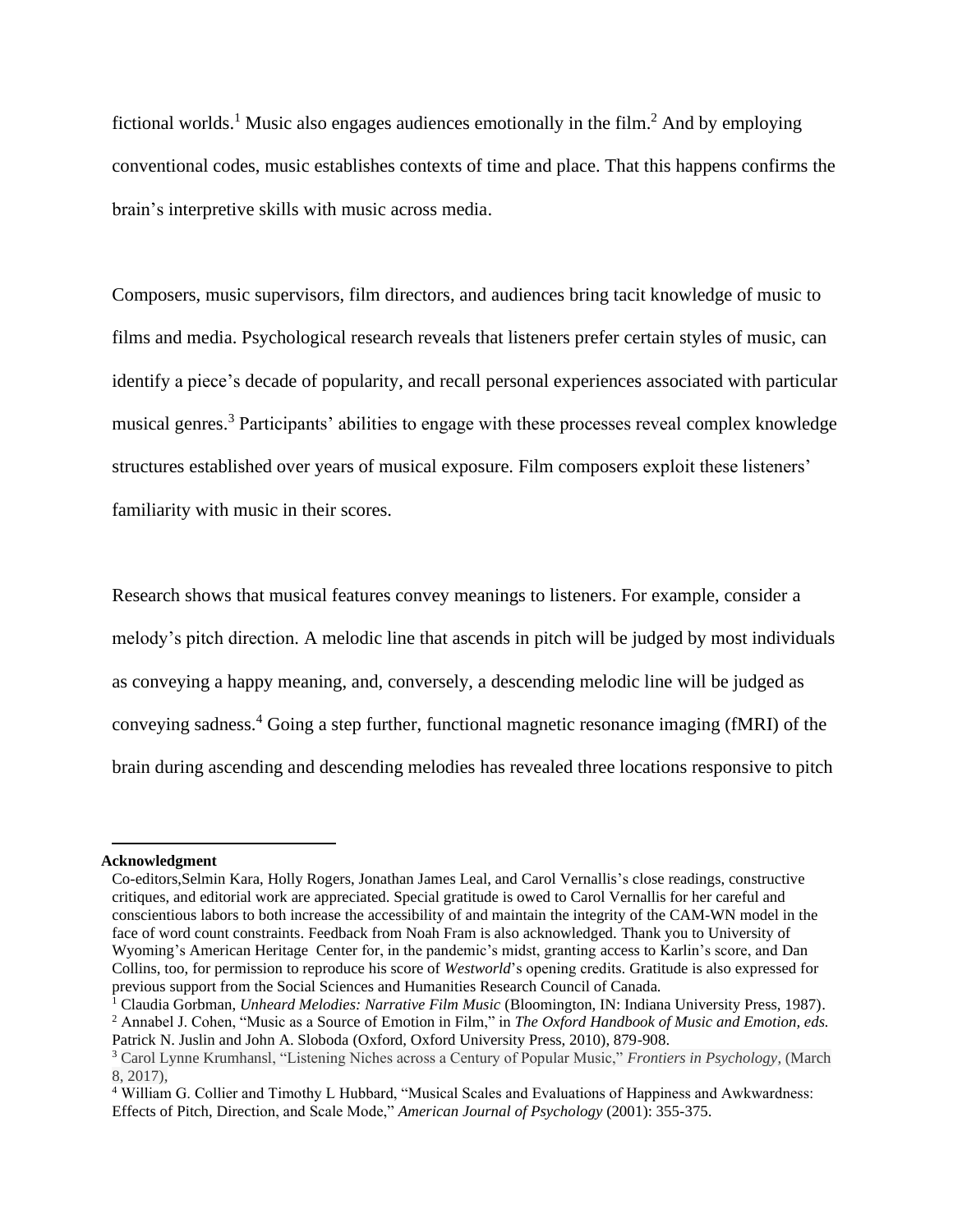direction.<sup>5</sup> One contributing factor to this brain activity, suggested by researchers of music, is the alignment of melodic contour with action. An ascending melody may be associated with one kind of motion, such as climbing upward, and a descending melodic line, with another, such as walking downward.<sup>6</sup>

Other neuroimaging research suggests that the same brain areas are activated whether one moves a body part (e.g., leg or tongue) or reads related verbal concepts (e.g., the words *leg, face*, respectively). The finding demonstrates that a listener's conceptual understanding is grounded in fundamental interactions with the environment, resulting in *embodied* meaning—be it verbal, musical, or motoric. 7

Similar brain mechanisms for both perceived and experienced actions have been explained by studies of mirror neurons (in non-human primates' brains) which respond during an activity (such as picking up an object) or watching someone else carry out the activity (such as seeing

<sup>&</sup>lt;sup>5</sup> In an fMRI scanner, participants were tasked with click a button every time they heard a bidirectional, rather than unidirectional sequence. They then participated in a study in which they rated each sequence on a 7-point scale with *sad* and *happy* end points. Yune-Sang Lee et al., "Investigation of Melodic Contour Processing in the Brain Using Multivariate Pattern-Based FMRI," *NeuroImage, U.S. National Library of Medicine,* 57, no. 1 (July 2011): 293-300.

<sup>&</sup>lt;sup>6</sup> A simple example of this association is provided in an early computer game which played an ascending 3-note pattern each time an avatar picked up an object and conversely a descending pattern when putting it down. Another game similarly paired ascending and descending 3-note patterns with going up and down stairs. See pp. 323-325 in Neil Lerner, "The Origins of Musical Style in Video Games 1977 – 1983," in *The Oxford Handbook of Film Music Studies*, ed. David Neumeyer (Oxford, UK: Oxford University Press, 2014), 319-347.

<sup>7</sup> Olaf Hauk, Ingrid Johnsrude, and Friedemann Pulvermüller, "Somatotopic Representation of Action Words in Human Motor and Premotor Cortex," *Neuron* 41, no. 2 (2004), 301-307, https://doi.org/10.1016/s0896- 6273(03)00838-9 Hauk, 2004, 2016). Olaf Hauk and L. Small, "Hauk, Olaf, Ingrid Johnsrude, and Friedemann Pulvermüller. 'Somatotopic Representation of Action Words in Human Motor and Premotor Cortex.' *Neuron 41*, No. 2 (2004): 301–7. Https://Doi.org/10.1016/s0896-6273(03)00838-9. Olaf Hauk. "What does it mean? A review of the neuroscientific evidence for embodied lexical semantics" in *Neurobiology of Language*, ed. Gregory Hickok and Steven L. Small (London, UK: Academic Press, 2016), 777-788; George Lakoff and Mark Johnson, *Metaphors We Live by* (Chicago, Ill: University of Chicago Press, 2003). see also Arnie Cox, *Music and Embodied Cognition: Listening, Moving, Feeling, and Thinking* (Bloomington: Indiana University Press, 2017).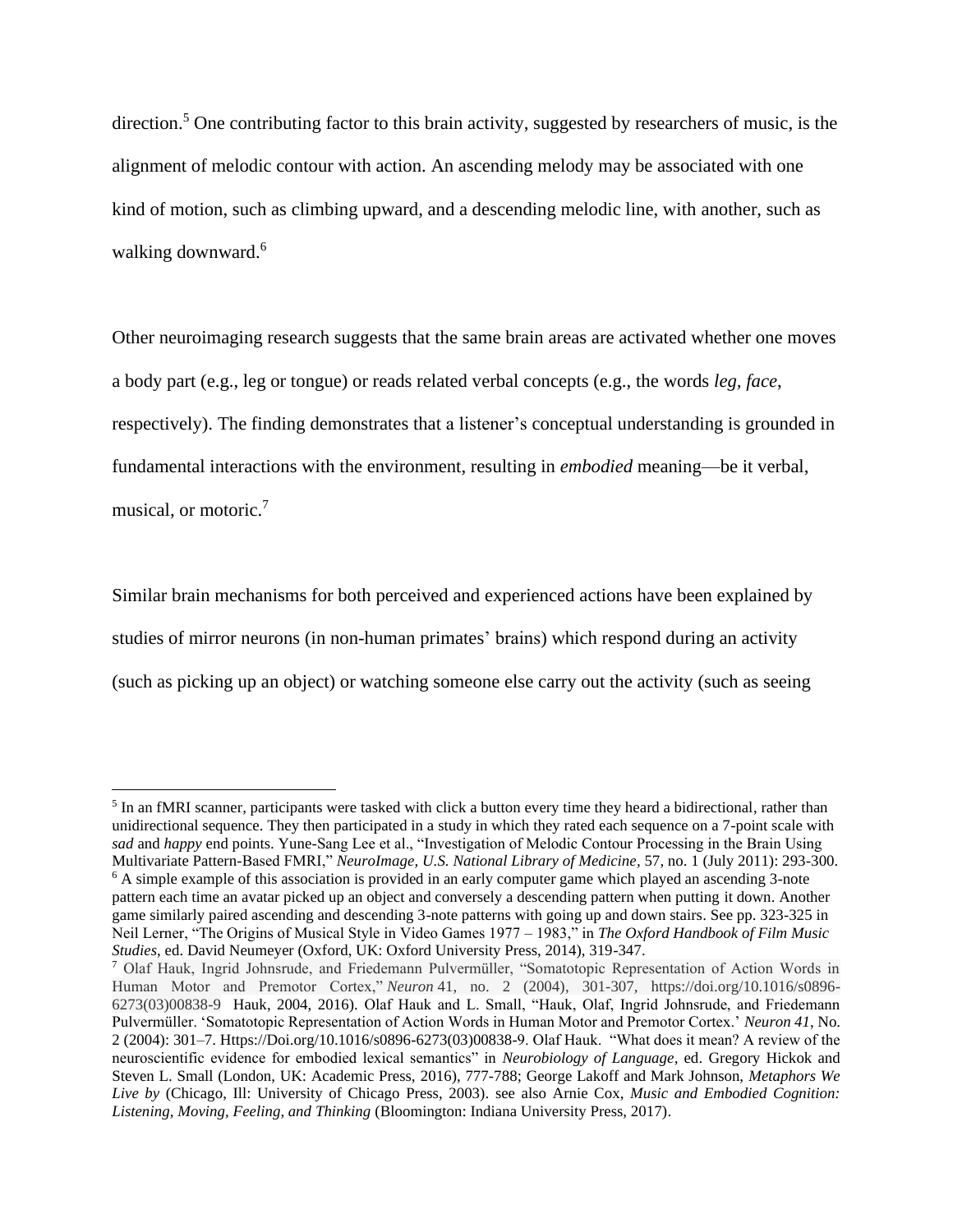someone else pick up the object). <sup>8</sup> An analogous human mirror-neuron system helps describe an audience's experience of performers' activities that unfold through media. In accordance with a mirror system, watching a film produces neural activation similar to that which would occur when carrying out the activity oneself, as if the viewer-listener were the actor on the screen. The concept of mirror system is not limited to a visual depiction of action—listening to music may engage the motor system as if the viewer were the musician performing.<sup>9</sup> Notions of musical embodiment offer further importance to the music presented in a film or TV program.

In addition to meanings conveyed by melodic direction, music conveys pleasantness and unpleasantness through consonance and dissonance. In one experiment, the same melody was harmonized in six different ways to represent six levels of dissonance.<sup>10</sup> Listeners heard these melodies while in a PET brain scanner that measured the amount of blood flow in various areas of the brain. The results showed increased regional cerebral blood flow in the paralimbic and neocortical areas for melodies with increasing or decreasing consonance. These areas are typically engaged in emotional responses in general. In addition, some regions responded only to increasing dissonance, and others to greater consonance.

Many neuroscientific studies reveal that different properties of music activate different parts of the brain; however, few such studies have focused on the brain activity arising when listening to music while watching a film. One rare experiment using fMRI showed activation of the

<sup>8</sup> Giacomo Rizzolatti and Laila Craighero, "The Mirror-Neuron System," *Annual Review of Neuroscience* 27, no. 1 (2004): 169-192. .

<sup>&</sup>lt;sup>9</sup> Katie Overy and Istvan Molnar-Szakacs, "Being Together in Time: Musical Experience and the Mirror Neuron System," *Music Perception* 26, no. 5 (January 2009): 489-504.

<sup>&</sup>lt;sup>10</sup> Anne J. Blood et al., "Emotional Responses to Pleasant and Unpleasant Music Correlate with Activity in Paralimbic Brain Regions," *Nature Neuroscience* 2, no. 4 (1999): 382-387. .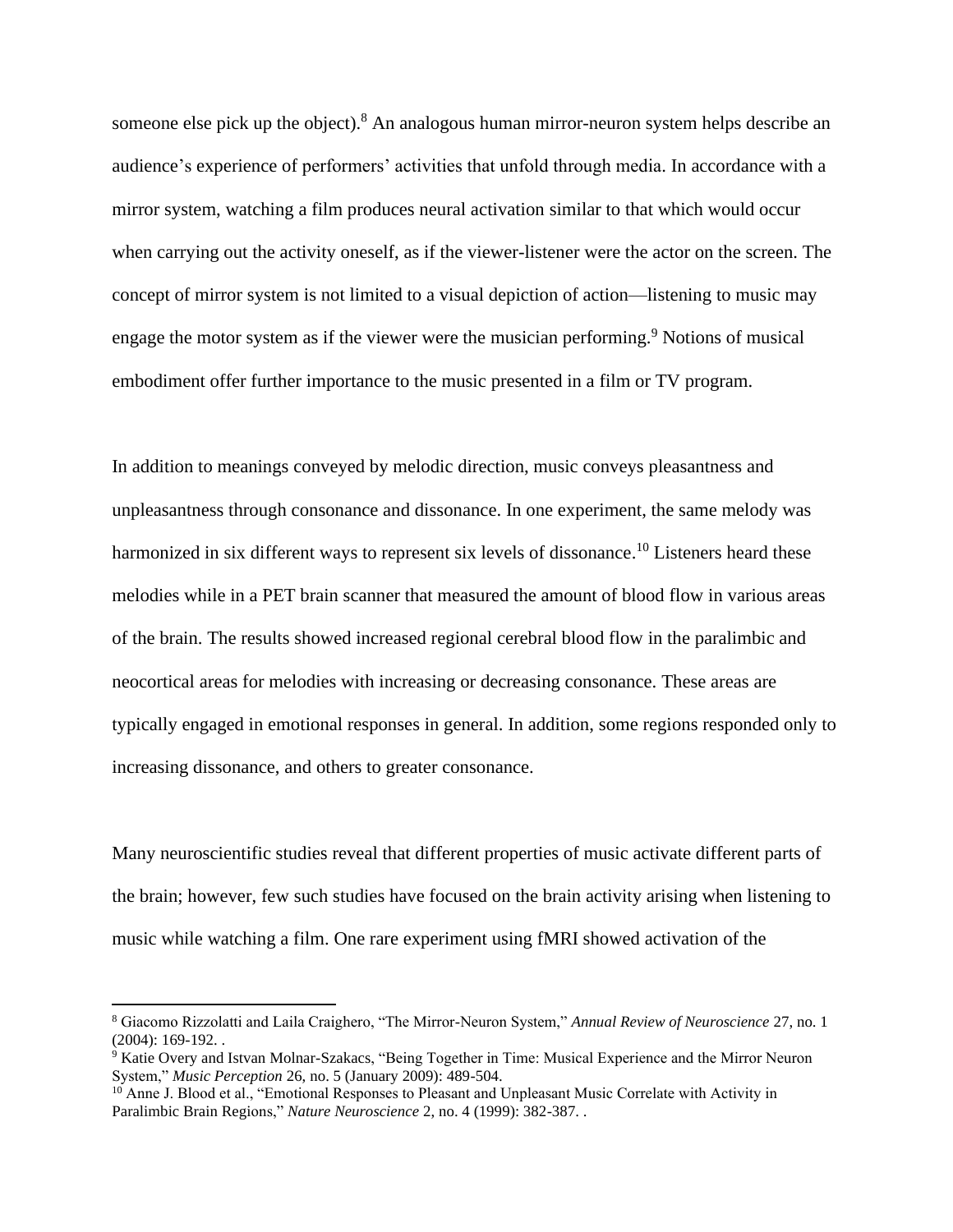amygdala (a center of emotional processing) when brief emotionally neutral film were presented with emotional music. No amygdala activity, however, occurred when either the film or music were presented alone.<sup>11</sup> This study suggests that music which elicits emotions causes the brain to search for a source of its meaning.<sup>12</sup> Thus, composers can use emotionally laden music that encourages a viewer to discover more about a film character's motivation, action, or relation to plot. As one example from the *Westworld* film, an unsettling electronic sound with an irregular yet relentless beat accompanies the robot Gunslinger as it chases an innocent human. Although the music causes an unsettled feeling, audiences would tend to attribute the robot to the feeling's source.

## **Film Composers, Resources, and Techniques**

Film and TV composers draw on both external and internal resources, as well as multiple techniques for their craft. External resources, limited by budgets, include support from artisans and current technologies. Internal resources include composers' knowledge of styles and pieces of music, retrievable for matching an emotion or motivation for a filmic action. Internal resources also include imagination and creativity. Djawadi, for example, created the theme for Westworld having learned of its context before seeing any of the filming.<sup>13</sup> Composers, music editors, and directors know how to exploit an audience's musical knowledge. At the same time, composers are educators of audiences, teaching new musical meanings through exposure to novel, or sometimes older yet unfamiliar, music in a new context. Decision makers (directors,

<sup>&</sup>lt;sup>11</sup> Eran Eldar, Ori Ganor, Roee Admon, Avraham Bleich, and Talma Hendler, "Feeling the real world: Limbic response to music depends on related content," *Cerebral Cortex, 17*. No. 12 (2007): 2828-2840.

<sup>12</sup> Nicholas Cook, *Analysing Musical Multimedia* (Oxford, UK: Clarendon Press, 1998).

<sup>&</sup>lt;sup>13</sup> Mike Hilleary et al., "'Westworld' Composer Ramin Djawadi on Why Those Radiohead Covers Keep Coming," *Pitchfork*, November 18, 2016, [https://pitchfork.com/thepitch/1370-westworld-composer-ramin-djawadi-on-why](https://pitchfork.com/thepitch/1370-westworld-composer-ramin-djawadi-on-why-those-radiohead-covers-keep-coming/)[those-radiohead-covers-keep-coming/](https://pitchfork.com/thepitch/1370-westworld-composer-ramin-djawadi-on-why-those-radiohead-covers-keep-coming/) (accessed February 9, 2021).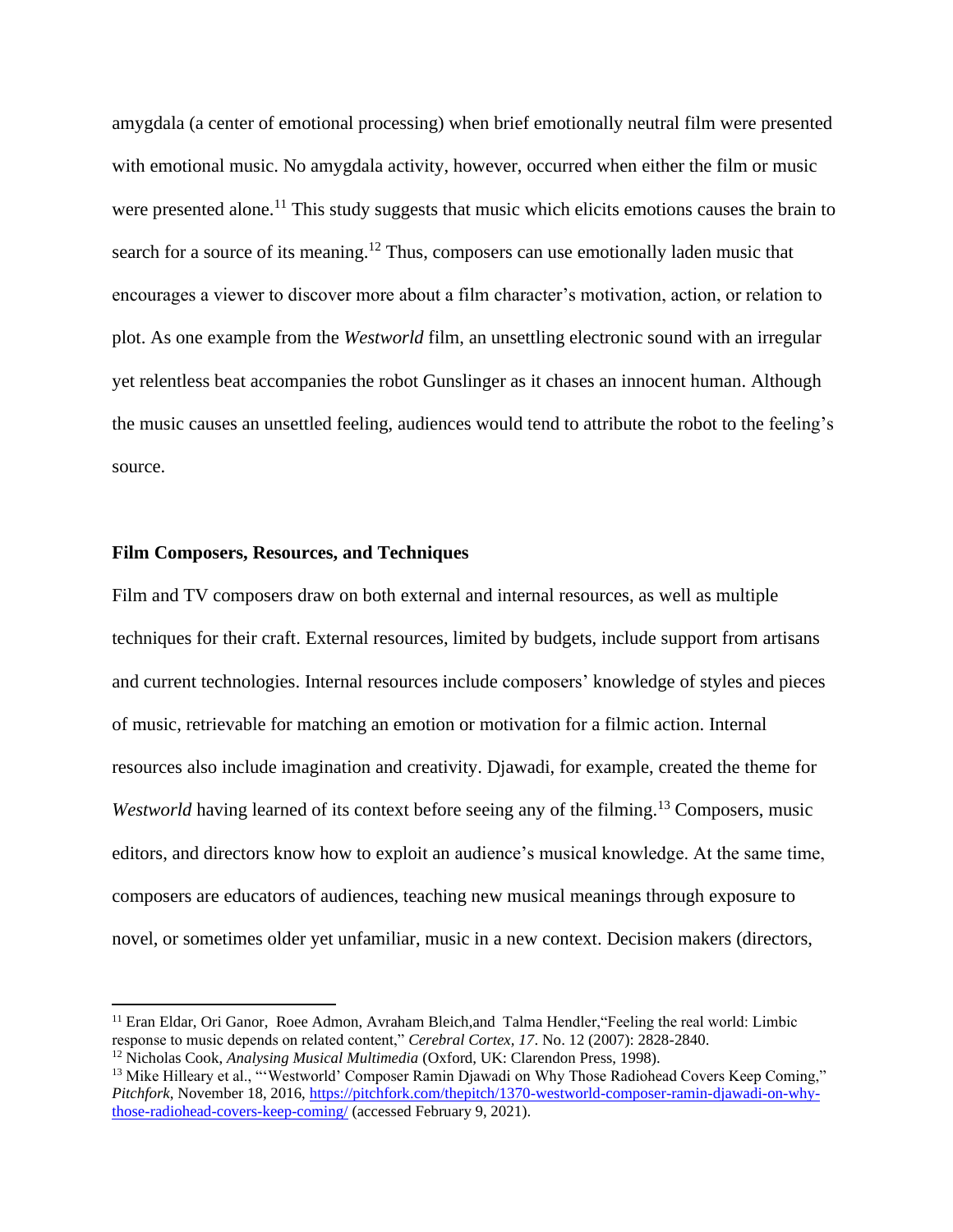music editors, and composers) rely on professional experience and training to intuit what music is needed and when. In a sense, they are mind readers, predicting how the audience will hear, interpret, and remember the film and its soundtrack.

Composers also draw on their proficiency with instruments as an internal resource. They may play instruments or be skilled at computer-based digital audio composition and production. Karlin was a professional trumpet performer. He could play all orchestral instruments and mastered the use of synthesizers and early electronic instruments. Djawadi's primary instrument is guitar, but he studied organ from the age of four to eleven years. His early experience with the organ acquainted him with a wide range of timbres and experiences of musical embodiment.

One technique often employed in creating the music soundtrack is a *temp track*—often composed of swatches of pre-recorded music slotted in to a rough edit of the film—which cues a director where to place scored music, and within which genre and style. This temp track can serve either the director and/or the composer at early postproduction screenings and through final editing.<sup>14</sup> Westworld's Jonathan Nolan (co-creator) and Christopher Kaller (supervising music editor) created a temp track for the series' opening and shared it with Djawadi.<sup>15</sup> Often, and in part for budgetary reasons, the supervising music editor and composer begin work only after completion of filming and editing.

<sup>&</sup>lt;sup>14</sup> Fred Karlin and Rayburn Wright, *On the Track: A Guide to Contemporary Film Scoring*, 2nd ed. (New York, NY: Taylor & Francis, 2004), 28.

<sup>&</sup>lt;sup>15</sup> Kingsley Marshall, "'Music as a Source of Narrative in HBO's Westworld'," in *Reading Westworld*, ed. Alex Goody (Cham, Switzerland: Palgrave Macmillan, 2019), 97-118.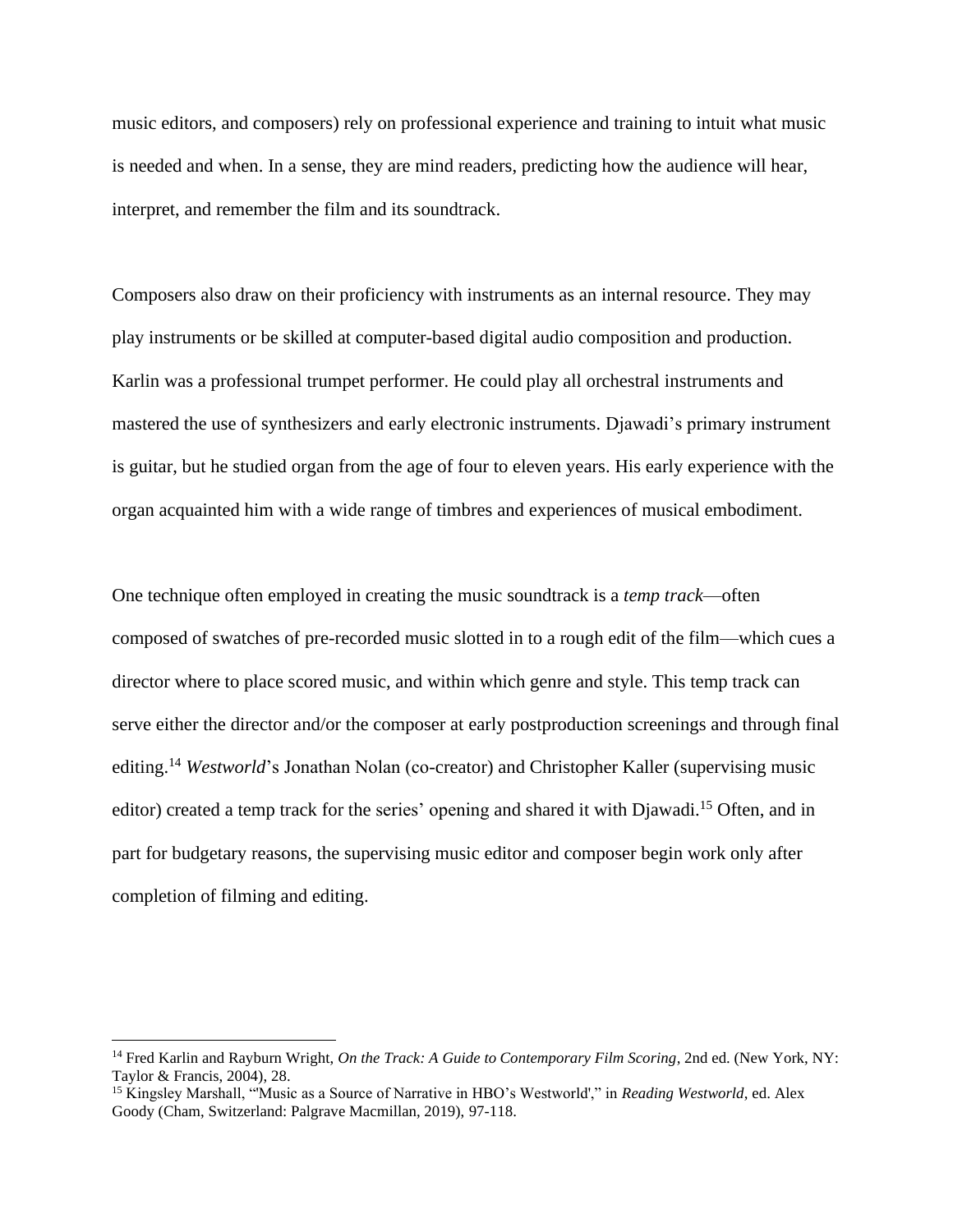The use of recurring *leitmotivs* (from the German for "leading motif") is an important scoring technique. In the simplest case, a leitmotiv links a musical theme or motif to a character or plot point. A film score may include numerous leitmotivs, their profiles chosen by the composer, though also sometimes the film director's and supervising music editor's input. Filmmakers assume that viewers retain information about the motif that first accompanies an incident or protagonist, and that each reoccurrence will bring to mind those first instances. Such hypothesized one-trial learning should be a mental challenge, but research by Marilyn Boltz provides some support for this.<sup>16</sup> Her study showed better memory for music that was cued by its accompanying visual scene as compared to a condition in which the music had no visual cue. The effect was specific, however, to situations in which the music and scene had similar meanings. Further research by Berthold Hoeckner and Howard Nusbaum showed that music cued visual scenes more effectively than visual scenes cued music, a phenomenon they refer to as the *Casablanca Effect*. 17

As part of the filmmaking team, the composer employs additional techniques to shape an audience's attention. Before synchronized film and sound, early film theorist and psychologist Hugo Münsterberg noted the ways music and film controlled an audience's ordering of concepts and events.<sup>18</sup> He claimed that film was more like music than other art forms, including theatre and photography. Structural and physical aspects of film and TV may, however, change over time. Cognitive psychologist James Cutting and colleagues measured several lower-level

<sup>16</sup> Marilyn Boltz, "The Cognitive Processing of Film and Musical Soundtrack," *Memory & Cognition* 32, no. 7 (2004): 1194-1205.

<sup>&</sup>lt;sup>17</sup> Berthold Hoeckner and Howard Nusbaum, "Music and Memory in Film and Other Multimedia: The Casablanca Effect," in *The Psychology of Music in Multimedia*, ed. Siu-Lan Tan et al. (Oxford, UK: Oxford University Press, 2013), 235-263.

<sup>18</sup> Hugo Münsterberg, *The Photoplay: A Psychological Study* (New York: Dover Publications, 1970). Also published as *The Film: a Psychological Study; the Silent Photoplay in 1916* (New York: Dover Publications, 1970).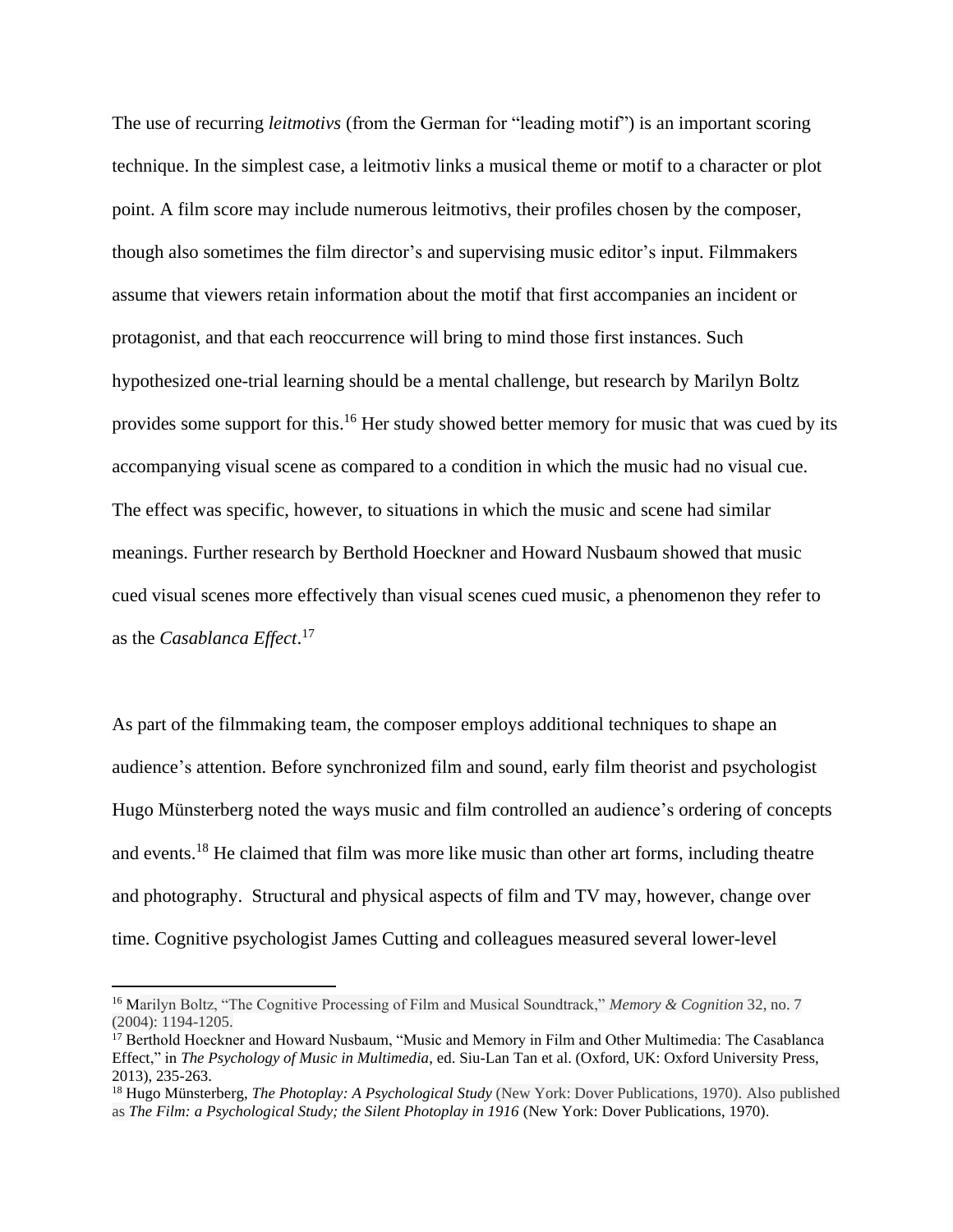features of 160 English-language films released between 1935 and 2010 and corroborated earlier findings of a decline in average shot length.<sup>19</sup> They also found an increase in the amount of motion and a decrease in average luminance (amount of light). They offered a single explanation for these linear trends: "Filmmakers have incrementally tried to exercise more control over the attention of filmgoers".<sup>20</sup> Industry personnel for the *Westworld* series*,* with its themes of human control and free will, seem especially skilled at directing human attention.

Had the 1973 film *Westworld* been made in the 21<sup>st</sup> century, we might expect novel music which incorporated new styles and technologies. However, as Cutting has pointed out, changes in a film's lower-level features do not mean changes of style or genre at a higher level.<sup>21</sup> Over time, directors and their teams have simply gotten better at directing audience attention. Thus, we may expect similar functions served by music in the  $20<sup>th</sup>$  century film and the  $21<sup>st</sup>$  century series *Westworld*, even though more external resources, as well as four additional decades of recorded music, were available to Djawadi.

I'll next discuss the music of the 1973 *Westworld* film as well as the music of the series. My cognitive model of how music works in multimedia will help explain *Westworld*'s two different musical approaches.

#### **Musical Challenges in** *Westworld***, Then and Now**

<sup>19</sup> James E Cutting et al., "Quicker, Faster, Darker: Changes in Hollywood Film over 75 Years," *i-Perception* 2, no. 6 (2011): 569-576.

<sup>20</sup> Cutting et al.,"Quicker, Faster, Daker," 569.

<sup>21</sup> See also James E. Cutting, "Narrative Theory and the Dynamics of Popular Movies," *Psychonomic Bulletin & Review* 23, no. 6 (March 2016): 1713-1743. This article reports the analysis of 175 popular movies in 12 studies that show normative aspects of parameters like shot duration and motion, and luminanceThese reduced to five stylistic dimensions (music-conversation being one) and were distributed systematically across four acts.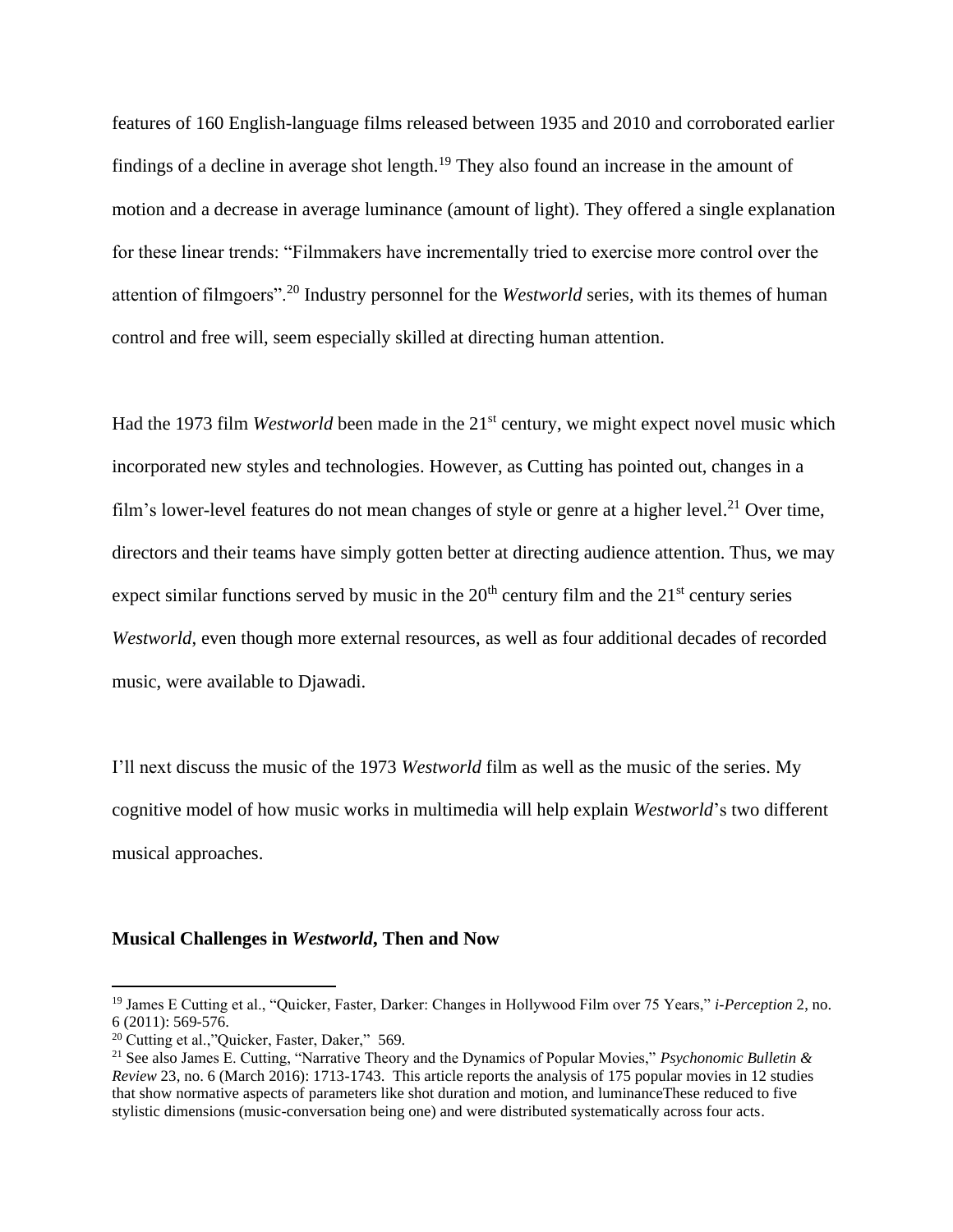*Westworld* is an example of the sci-fi Western. Both genres, Western and science fiction, have different musical styles, and Karlin and Djawadi both had to deal with these two genres in one score. Musicologist Andrew Granade has traced the development of the two genres.<sup>22</sup> For the Western, he identifies three stages. The music of early Western films was typically "…in a major key with duple meter; featured a bit of syncopation; and stressed simple, chordal accompaniments". Special effects included "… triplet rhythms for galloping horses and tremolo strings for moments of mounting tension."<sup>23</sup> These conventions were influenced by Westerns of the silent era and music for staged melodramas of the late  $19<sup>th</sup>$  and early  $20<sup>th</sup>$  century.<sup>24</sup> This period also included the singing cowboy movies of Roy Rogers and Gene Autry that used guitar, fiddle, banjo, and string bass, and attracted country and western music fans. The second stage began after 1939 with the John Ford films *Stagecoach* and *Drums Along the Mohawk*. The primary influences were American folk songs, hymns, and patriotic songs, scored with a style made popular in Aaron Copland's Western themed ballets *Billy the Kid* (1938) and *Rodeo* (1942), with perfect fourths rising in parallel motion (violating traditional harmony) and "thin orchestration."<sup>25</sup> The final stage is attributed to the influence of the late Ennio Morricone who added electric guitar, non-Western percussion, Mariachi-style trumpet, and pop stylized songs similar to groups like the Beatles. Morricone created a "totality of sound" that blended the sound effects of the West (e.g., horse hooves, gunshots) with the music track. Two further dichotomies added to the semantic cues. First, tonal music was associated with *good*, and atonal music was

<sup>&</sup>lt;sup>22</sup>S. Andrew Granade, "Some People Call Me the Space Cowboy': Sonic Markers of the Science Fiction Western," 2019,

https://www.academia.edu/38629097/\_Some\_People\_Call\_Me\_the\_Space\_Cowboy\_Sonic\_Markers\_of\_the\_Scienc e\_Fiction\_Western (accessed February 10, 2021)Note: An abbreviated version of this paper appears in *Re-Locating the Sounds of the Western*, ed. Mariana Whitmer and Kendra Preston Leonard (New York, NY: Routledge Press, 2019).

<sup>23</sup> Granade, "Sonic Markers," 7.

<sup>24</sup> Mariana Whitmer, "Melodramatic Music in the Western," *The Journal of Film Music* 5, no.1-2 (2012): 111-112.

<sup>25</sup> Granade, "Sonic Markers," 8.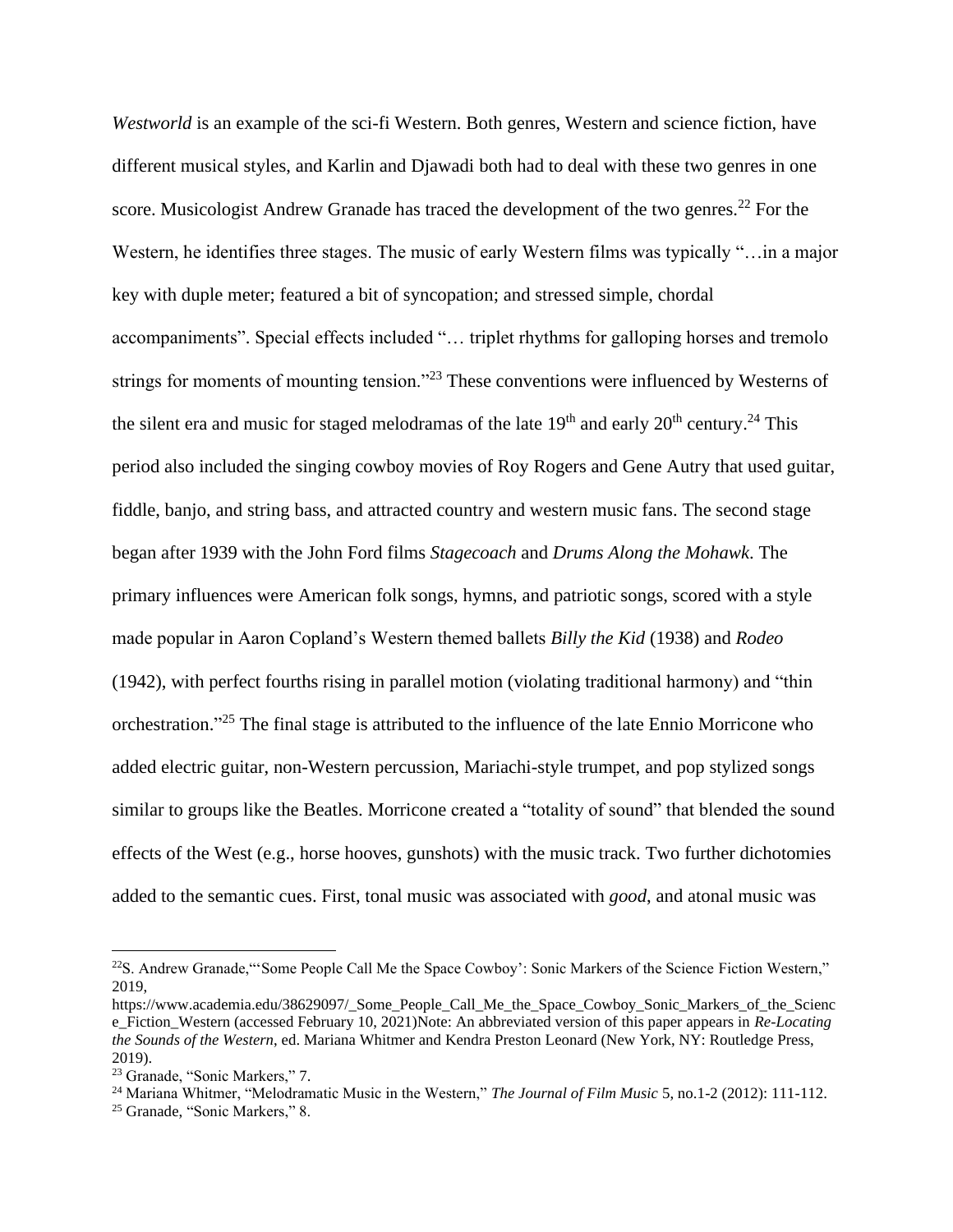associated with *bad*. Secondly, acoustic (orchestral) instruments were also associated with good, and electronic instruments with evil.<sup>26</sup> Granade notes the singability of music of Westerns and the use of syncopated ostinatos against a "rhythmically steady though leaping melody". <sup>27</sup> Granade identifies only two periods for the development of music for science fiction. The first is characterized by electronic or atypical orchestral instruments, such as the theremin, as used by Bernard Herrmann in the 1950s (e.g., *The Day the Earth Stood Still*, Robert Wise 1951). The second is associated with the lush scores and full symphonic orchestra with "heavy brass" as introduced by John Williams in *Star Wars* (George Lucas 1977). 28

## **Karlin's** *Westworld***, The Movie**

For *Westworld* (1973), Karlin used the elements of the Western and science fiction traditions available to him, without conventions later introduced by Morricone and Williams. Table 1 lists all scenes with music. Gray shading identifies scenes with obvious electronic music; they typically accompany situations involving robots, particularly The Gunslinger. Early in the film, guests Peter and John, having arrived at the park, change into Western clothing, while nondiegetic country hoedown music featuring banjo, guitar, bass, and fiddles confirms the Western context. A trip to the town's saloon adds harmonica and honky-tonk piano, further confirming the Western diegesis. But the encounter with the robot Gunslinger (see Table 1, 17:12) introduces electronic keyboard and synthesizer consistent with science fiction, which dominates as the film progresses (see Table 1).

<sup>&</sup>lt;sup>26</sup> Quoting Lisa M. Schmidt, "The Popular Avant-Garde: The Paradoxical Tradition of Electronic and Atonal Sounds in Sci-Fi Music Scoring," in *Sounds of the Future: Essays on Music*

*in Science Fiction Film,* ed*.* Mathew J. Barthowiak(Jefferson: McFarland & Company, Inc., 2010), 24.

<sup>27</sup> Granade, "Sonic Markers," 9.

<sup>28</sup> See also, Philip Hayward, "Sci-Fidelity: Music, Sound and Genre History," in *Off the Planet: Music, Sound and Science Fiction Cinema*, ed. Philip Hayward (Eastleigh, UK: John Libbey Publishing, 2004), 1-29.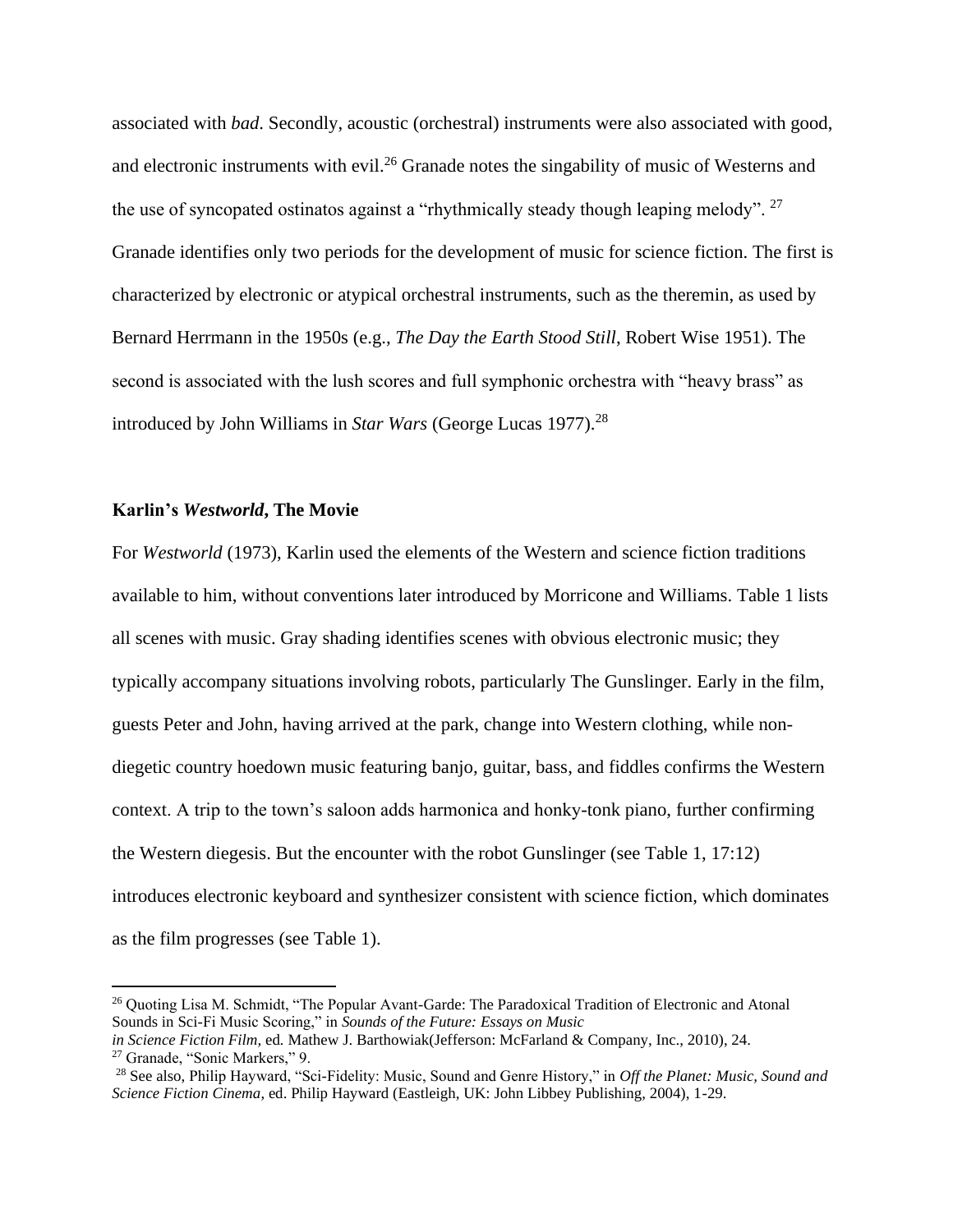### < INSERT Table 1 here>

A one-minute excerpt from the written score of *Westworld* reveals how much Karlin accentuates subtle visual motions to advance the narrative. In this case, Peter has just landed in jail, having "killed" the Gunslinger for the second time. John has arranged for a girl to bring Peter a "breakfast" tray. Figure 1 shows, beat by beat, four bars of music that underscore all of the actions, some subtle: Peter gazing downward, eyes open, turning head slightly, blinking, looking down; the tray with a note; covering the tray; and a close-up of the girl. Musically this continues a bluesy, Western, syncopated rhythm orchestrated with fiddle, banjo, harmonica, xylophone, and percussion. The scoring is economical: tremolo on a dissonant chord before it resolves (adding suspense) with a shot on Peter's open eyes; a pizzicato xylophone note accompanying the blink; a hollow percussion triplet underscoring the focus on the tray and note. As timbres, rhythms, and harmonies change, so too do contexts and meanings. In the next four bars, the girl looks up, while the sheriff sleeps on-duty in the background. Peter looks at the sheriff, takes the tray, and the girl then turns. During this sequence, the melodic motif gives way to a steady 4/4 beat of hollow percussion atop unsettled seventh chords, furthering the plot without words. The melody and rhythm say: there's a joke here, but on whom? Peter? The audience? The sheriff? Is Peter in trouble, or is this just the fun of Westworld? This multi-element yet spare musical score continues to add context and suspense until the denouement: an explosion in a jail cell, enabling Peter's jailbreak.

#### <INSERT Figure 1 here>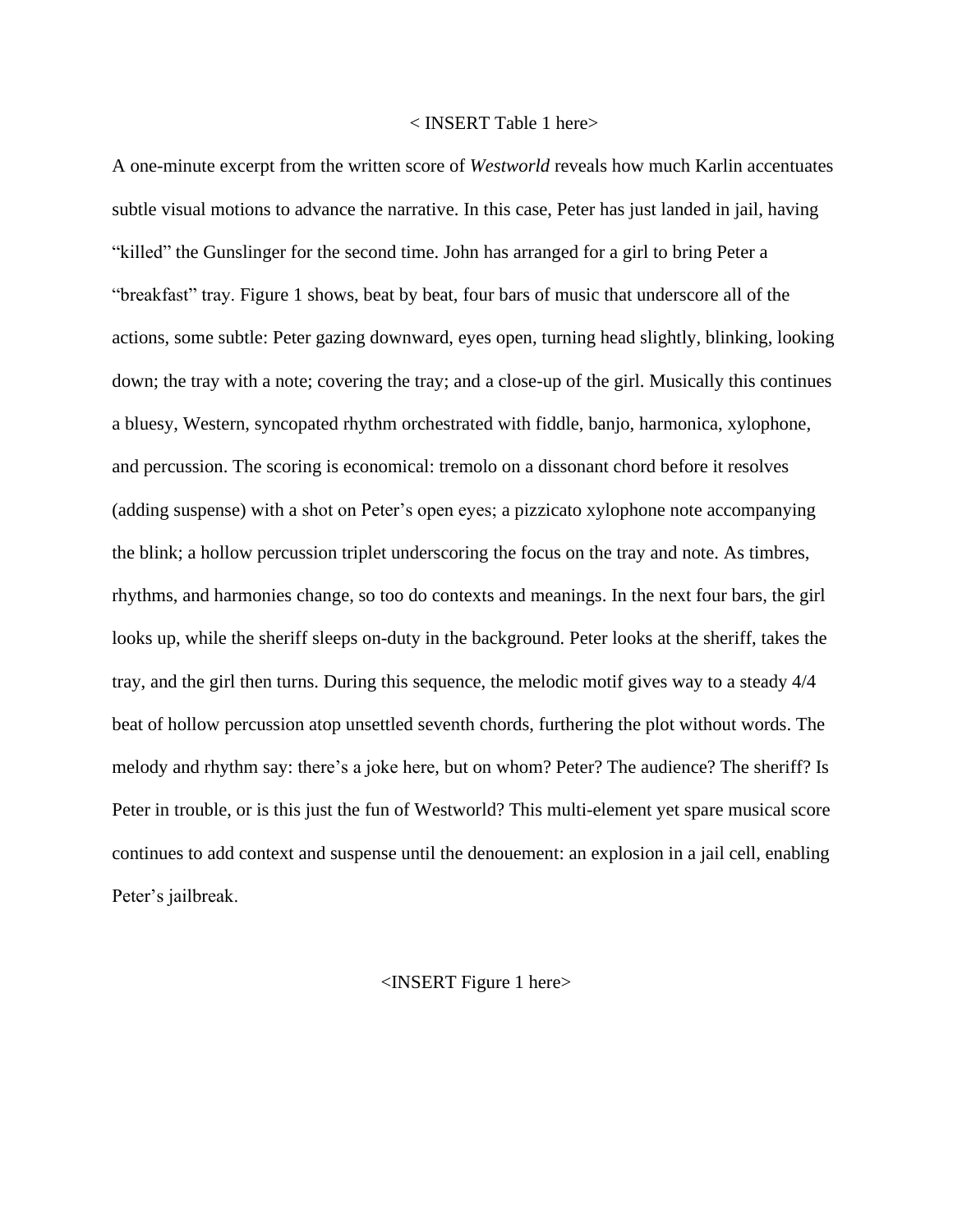Karlin's skill can further be appreciated in an 8-second segment in which each of the three dormant worlds appear successively at the end of their overnight reset. While a different composer might think to score three short motifs uniquely representative of the West, Rome, and Medieval times, Karlin chose a single two-note motif: the opening notes of the traditional military bugle reveille (*sol-do* in the *do-re-mi-fa-sol-la-ti-do* scale, a musical interval of an ascending perfect fourth). He repeats each *sol-do* four times with decreasing loudness almost echo-like as the camera leaves one world for the next (see Figure 2a, showing this decreasing loudness pattern three times over the 8 seconds). Karlin selected an appropriate timbre for each of the worlds: banjo/Western world, flute/Roman world, and trumpet/Medieval world. The subtle difference in the sounds is shown through a spectrograph (Figure 2b). These musical choices can occupy both diegetic and non-diegetic domains; while the sounds reoccur in their respective worlds, they also signal that each of these runs on its own unique program.

# <INSERT Figure 2 here>

Karlin also manipulated acoustical instruments electronically to reflect the partially-human characteristics of the robots. As he says: "I had a single violin—I played all this music incidentally to capture this horse galloping—it didn't sound like any violin, because I wanted that shrieking, primitive quality. So it's a little electronic, but manipulated from an acoustic instrument."<sup>29</sup>

Karlin's music serves its traditional roles. The piano in the saloon contributes to the diegesis, as does music on period instruments in the Medieval banquet hall scenes. The Western-style

<sup>29</sup> From a 1994 interview published in *Soundtrack Magazine13*, No. 52, republished at https://westworld.fandom.com/wiki/Westworld (1973 film soundtrack) (accessed February 10, 2021).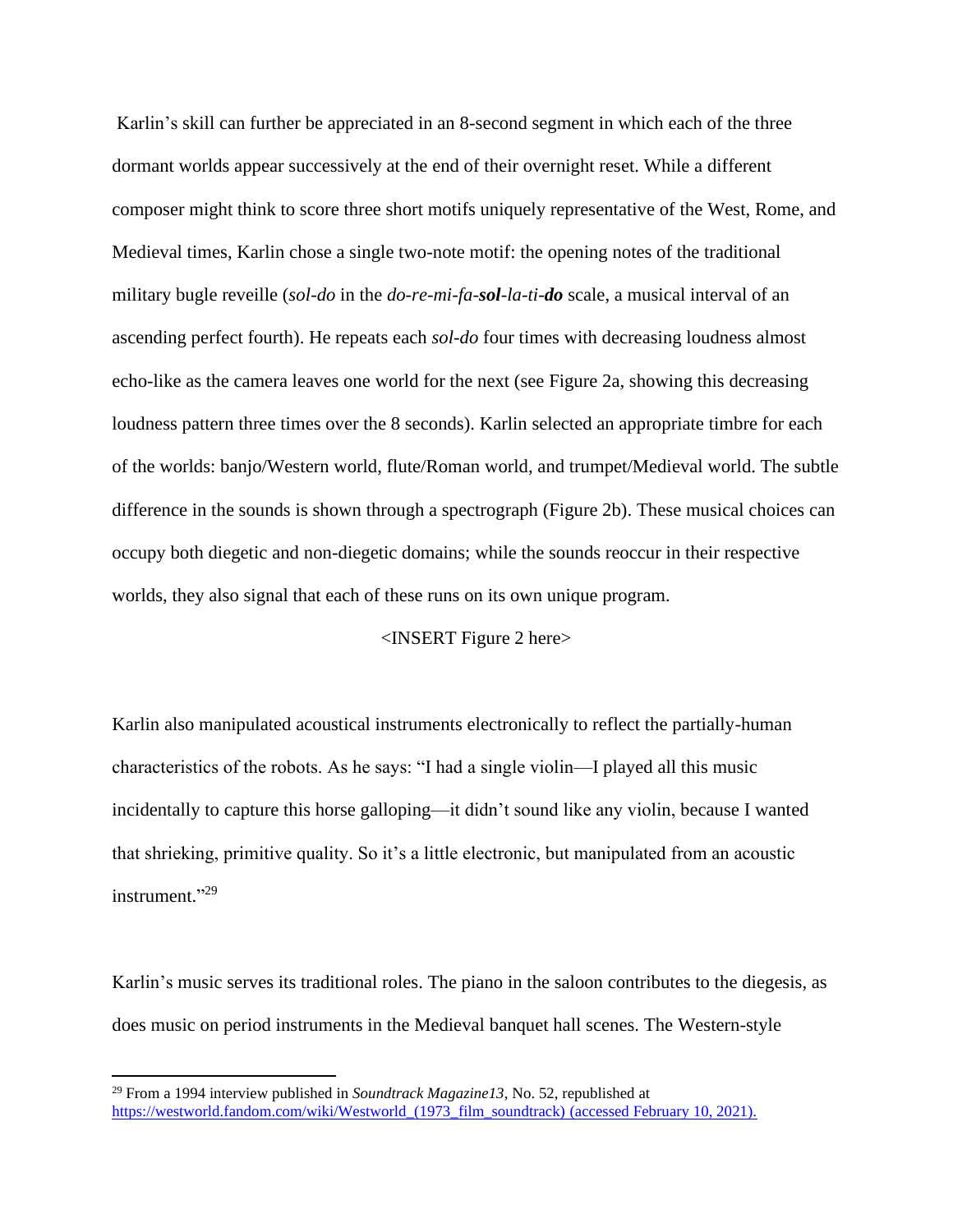country and banjo music provides context for the town of Sweetwater. Atonal music and dissonant, electronically controlled sounds code two spaces as sci-fi: the laboratory where robots are built and reconditioned as well as the master control room of *Westworld*'s three domains. The regular duple (1 2 3 4) and triple (1 2 3) beat elements combine into an unfamiliar 10/4 time pattern (**1** 2 3 **1** 2 3 **1** 2 3 4) to create an irregularity (in Western cultures) due to an unexpected "extra" last beat of the 4/4 (i.e., 1 2 3 4) when only the repeated 3/4 (1 2 3) is expected. This irregular halting rhythm is well suited to the chase by the evil Gunslinger robot.

## *Westworld,* **The HBO Series**

In interviews with director Nolan, supervising music editor Kaller, and producer Stephen Semel, film theorist, composer and director Kingsley Marshall reveals Djawadi had enormous resources for the TV series' score—a stark contrast to Karlin's one-man band.<sup>30</sup> Kaller was hired full-time for 18 months during the creation of the series, and composer Djawadi was also employed from the start. The producers' and practitioners' commitment to the series' score is atypical.

I'll focus on Season 1's episodes, which are most closely aligned to the *Westworld* film. One difference between Karlin's and Djawadi's approaches arises from the treatment of the piano. In Karlin's *Westworld*, the piano is a bar-room instrument requiring a human pianist. In Djawadi's *Westworld*, the piano is now a *player piano* that makes music either by a human pianist or by internal mechanics, including its piano roll. While the instrument is chronologically accurate, the player piano's repertoire of songs draws anachronistically from the late 20<sup>th</sup> century. The film's directors decided on this use of instrument and source music and relied on Djawadi for their

<sup>30</sup> Marshall, *Music as Source of Narrative.*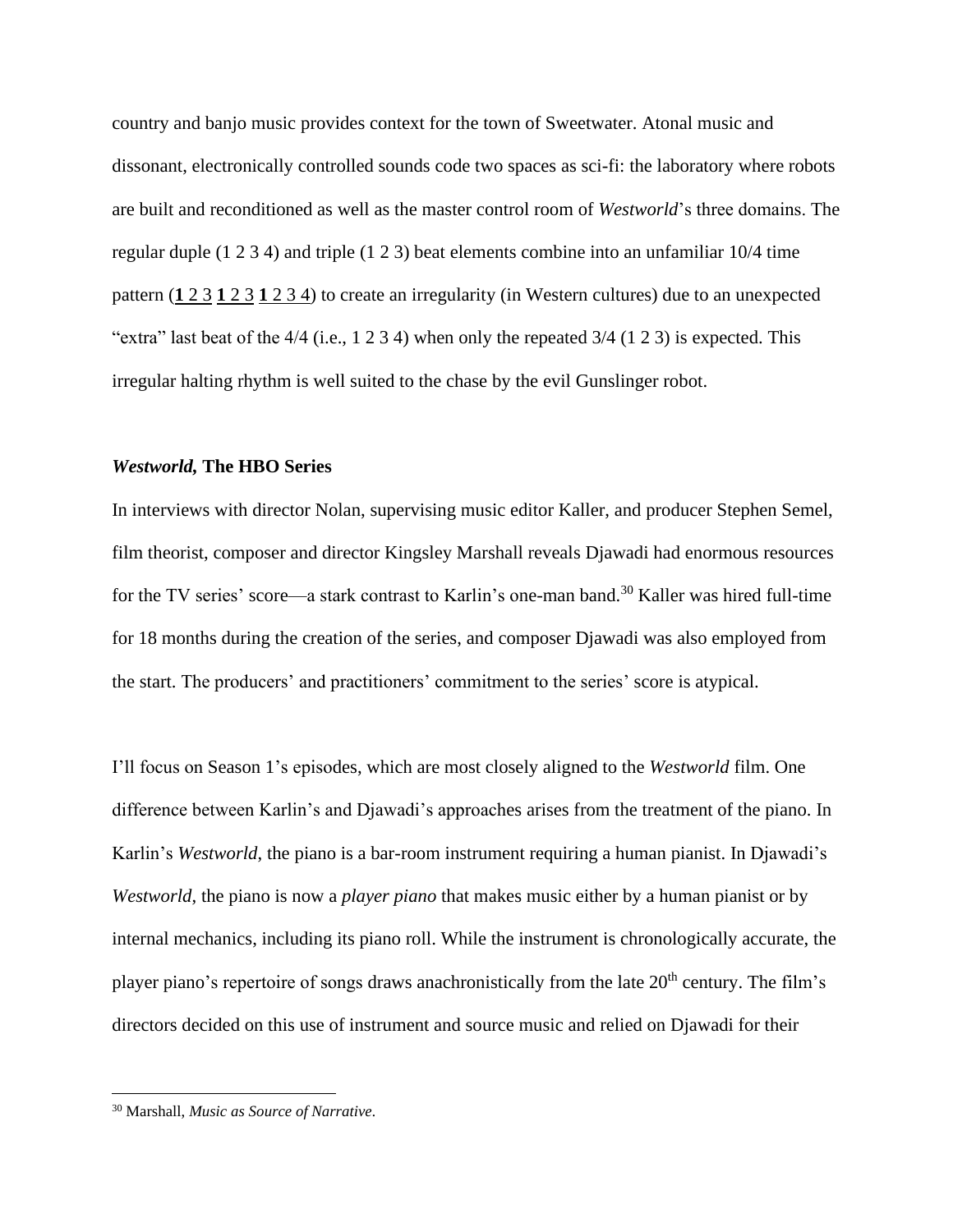successful execution. Granade identifies the music's three purposes: "…first, it activates the audience's personal memories of the song, increasing engagement; second, it builds metadiegetic thematic connections when the music recurs as orchestrated underscore; and third, it works diegetically by controlling the Hosts."<sup>31</sup>

From a cognitive psychological perspective, a viewer's associations to music are often unique and based on experience, though these associations are also shaped by demographics and culture. Individual knowledge of music can be personal: it may be hard for a younger or older person to appreciate that a song, such as Amy Winehouse' "Back to Black" (2006), is so revered by a middle-aged demographic. In the *Westworld* TV series, sources as diverse as early 20<sup>th</sup> century classical composer Claude Debussy's *Rêverie* (1890) or *Clair de Lune* (1913), Italian opera, and Radioheads' "Fake Plastic Trees" (1995), will most likely not be familiar to all audiences, and prior familiarity won't much hinder an emotionally rich filmic experience.<sup>32</sup> Familiarity with music, however, can occasionally detract from its effectiveness, as older associations complicate the film's new context. Films that receive awards for best song seldom win awards for best film or best director. It seems a song that stands out on its own may disengage the audience from the story.<sup>33</sup> A positive relation is found, however, between awards for film *score* and film direction or best film, suggesting that In the *Westworld* series, pop songs like "Back to Black" that lack words and are reworked for player piano, with or without full orchestration, have different resonance. Here, prior association to known songs may add to emotional impact, via an

<sup>31</sup> Granade, "Sonic Markers," 26-27.

<sup>&</sup>lt;sup>32</sup> Ann-Kristin Herget, "Well-Known and Unknown Music as an Emotionalizing Carrier of Meaning in Film," *Media Psychology* (2020):1-28.

<sup>&</sup>lt;sup>33</sup> Dean Keith Simonton, "Film Music: Are Award-Winning Scores and Songs Heard in Successful Motion Pictures?," *Psychology of Aesthetics, Creativity, and the Arts* 1, no. 2 (2007): 53-60.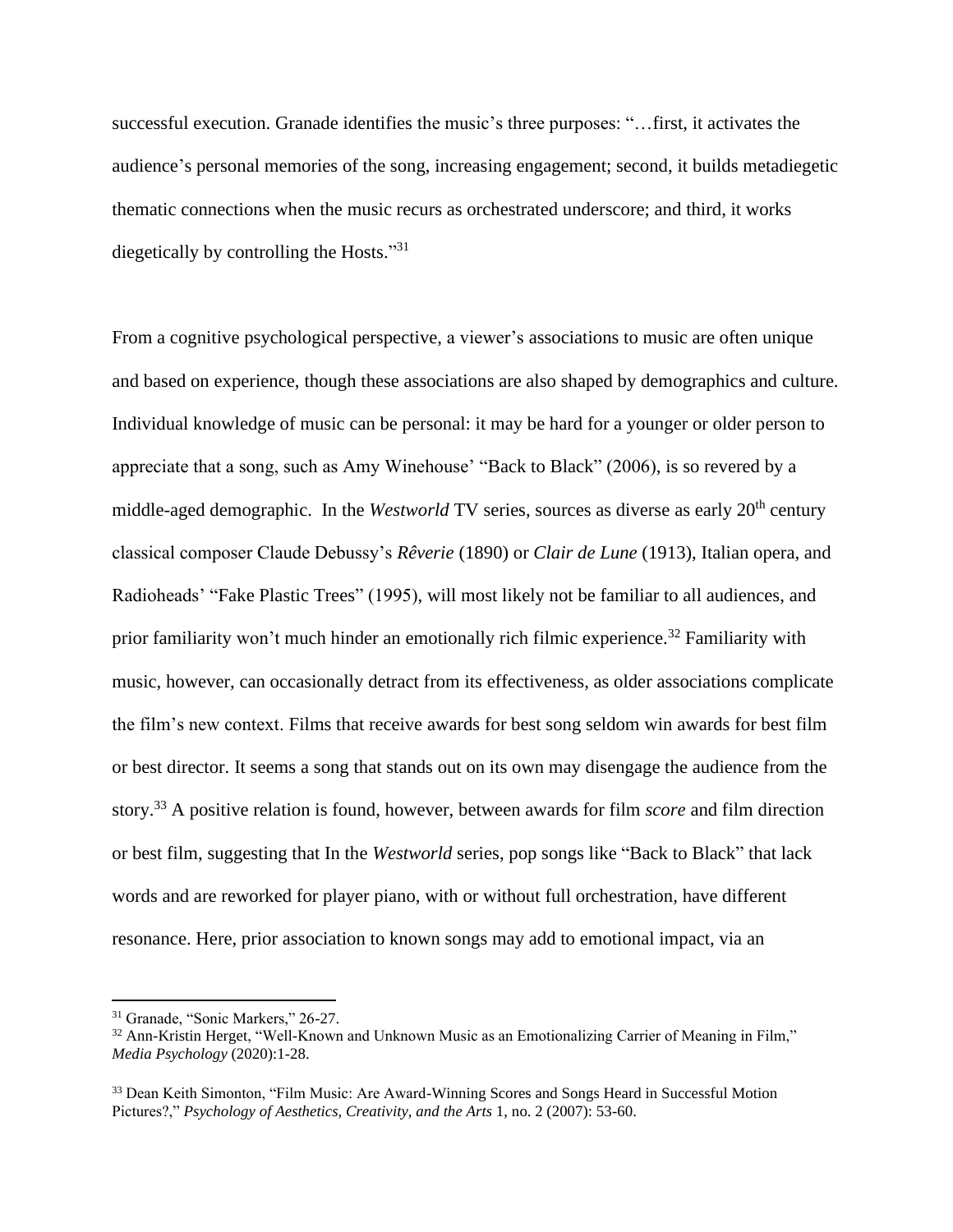unconscious level. So believes director Nolan, who is credited with choosing the hits Djawadi rendered for player piano.

Granade also states that the player piano establishes context and supports the narrative through repetition. When the plot moves in unexpected directions, the music provides a familiar foundation. This music may also provide clues about Westworld inhabitants and its puzzles. For example, Marshall notes that unheard lyrics of "Back to Black" are "relevant to Maeve's awakening".<sup>34</sup> The song reflects that the Hosts have ""died a hundred times' over the course of their narrative, but lack access to these experiences." Marshall notes the *Clair de Lune* cue brings a further extra-textual connection to the Paul Verlaine poem that inspired the piece, which refers to Italian masked theatre.<sup>35</sup> The piece makes its first appearance in episode 5, Season 1, in a guitar version when Dolores and William are walking through Pariah, and then performed by Dr. Ford in the bar visited by William and Teddy. "Back to Black"'s unvoiced lyrics are probably more available to most viewers than Verlaine's poem and may be more effective, but research on the roles of unheard text and lyrics would be needed to determine these relations.

Garade's third use is unique to the *Westworld* TV series: music's control over the Hosts. Music's control of android behavior might strike the audience as science-fictional, but in truth, music controls human behavior in the quotidian. Music in relation to humans' daily life is paradoxically one of both control and freedom. On the freedom side, music enables social activities that may otherwise be difficult. Love songs enable the expression of affection for someone without having

<sup>34</sup> Marshall, *Music as Source of Narrative,* 110.

<sup>&</sup>lt;sup>35</sup> With (translated) lines "Peopled with maskers delicate and dim, that play on lutes and dance and have an air, of being sad in their fantastic trim," Marshall*, Music as Source of Narrative*, 111.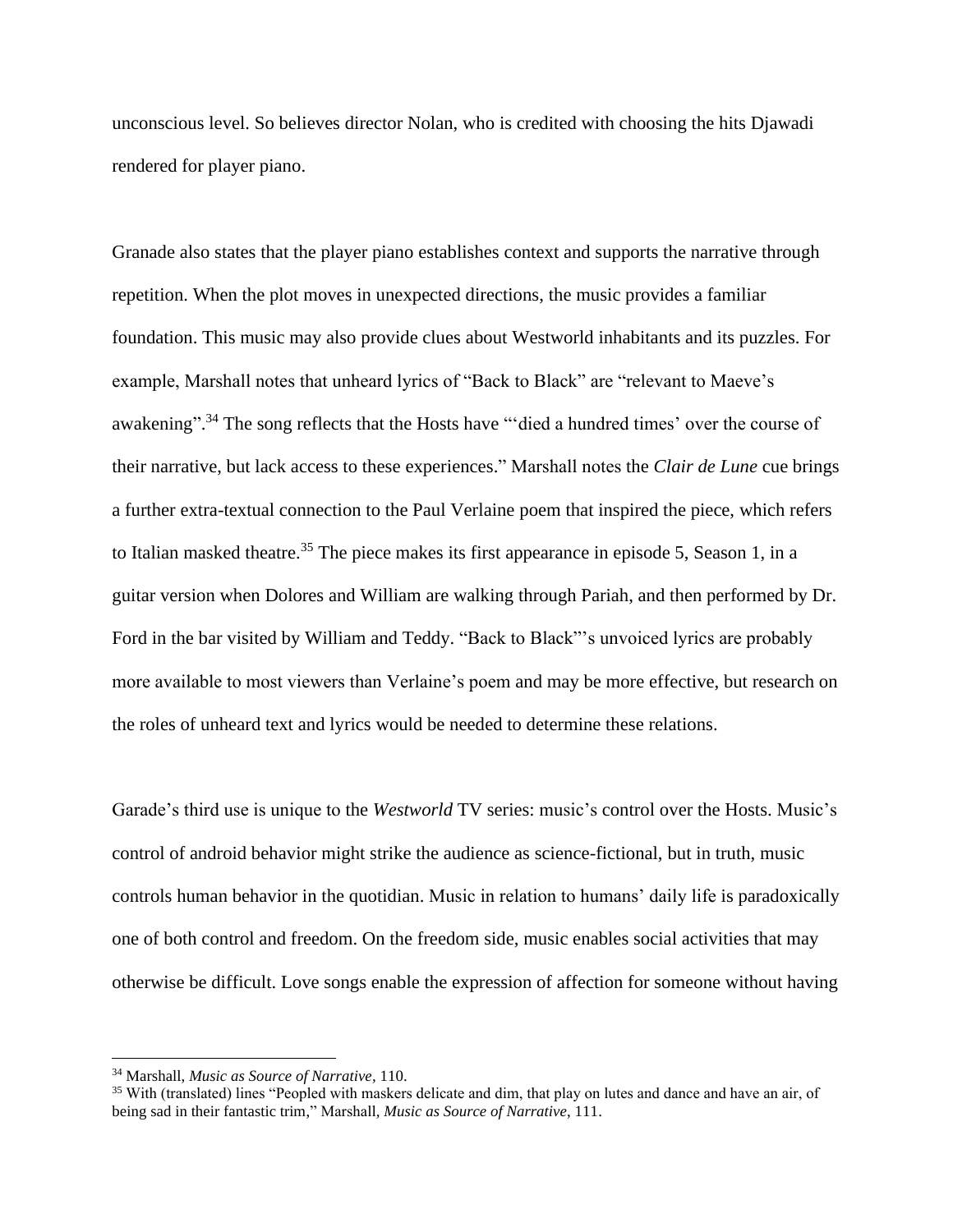to use words. Dance music enables people to come in closer proximity than may otherwise accord with social norms. Music may activate a part of the brain engaged in emotional rather than logical interpretations of the world. Music plays a role in emotional regulation<sup>36</sup> and coping in adolescence.<sup>37</sup> Music can provide energy and change mood. Music's centrality can be discerned in patients with Parkinson's disease: in the presence of rhythmic music, many regain a more normal walking stride.<sup>38</sup> Music is used by athletes to reduce perceived exertion and increase output. 39

Given music's control over human behavior, the *Westworld* soundtrack's control of the Hosts by music might be regarded as a caricature of the power of music on humans. Viewing an everyday dance party from above would show that activity starts and stops in accordance with the starts and stops of the music. Yet, when music controls the androids in Westworld, it seems 'out of this world.' *Westworld*'s piano music additionally controls the robots and viewers on two levels of activity—the robots in the diegesis and the audience's attention.

Whereas Djawadi never disappoints with his original, catchy melodies (e.g., the infectious "Sweetwater" theme) and periodic lush orchestration, it is the piano that attracts our attention, beginning with the opening credits and extending through most of Season 1. When the hosts

<sup>36</sup> Margarida Baltazar and Suvi Saarikallio, "Toward a Better Understanding and Conceptualization of Affect Self-Regulation through Music: A Critical, Integrative Literature Review," *Psychology of Music* 44, no. 6 (2016): 1500- 1521.

<sup>37</sup> Dave Miranda, "A Review of Research on Music and Coping in Adolescence," *Psychomusicology: Music, Mind, and Brain* 29, no. 1 (2019): 1-9.

<sup>&</sup>lt;sup>38</sup> Miek J de Dreu, Gert Kwakkel, and Erwin E. H. van Wegen, "Rhythmic Auditory Stimulation (RAS) in Gait Rehabilitation for Patients with Parkinson's Disease: a Research Perspective," in *The Oxford Handbook of Neurologic Music Therapy*, ed. Michael H. Thaut and Volker Hoemberg (Oxford: Oxford University Press, 2014), 69-93.

<sup>39</sup> Costas I. Karageorghis and David-Lee Priest, "Music in the Exercise Domain: A Review and Synthesis (Part I)," *International Review of Sport and Exercise Psychology* 5, no. 1 (2012): 44-66.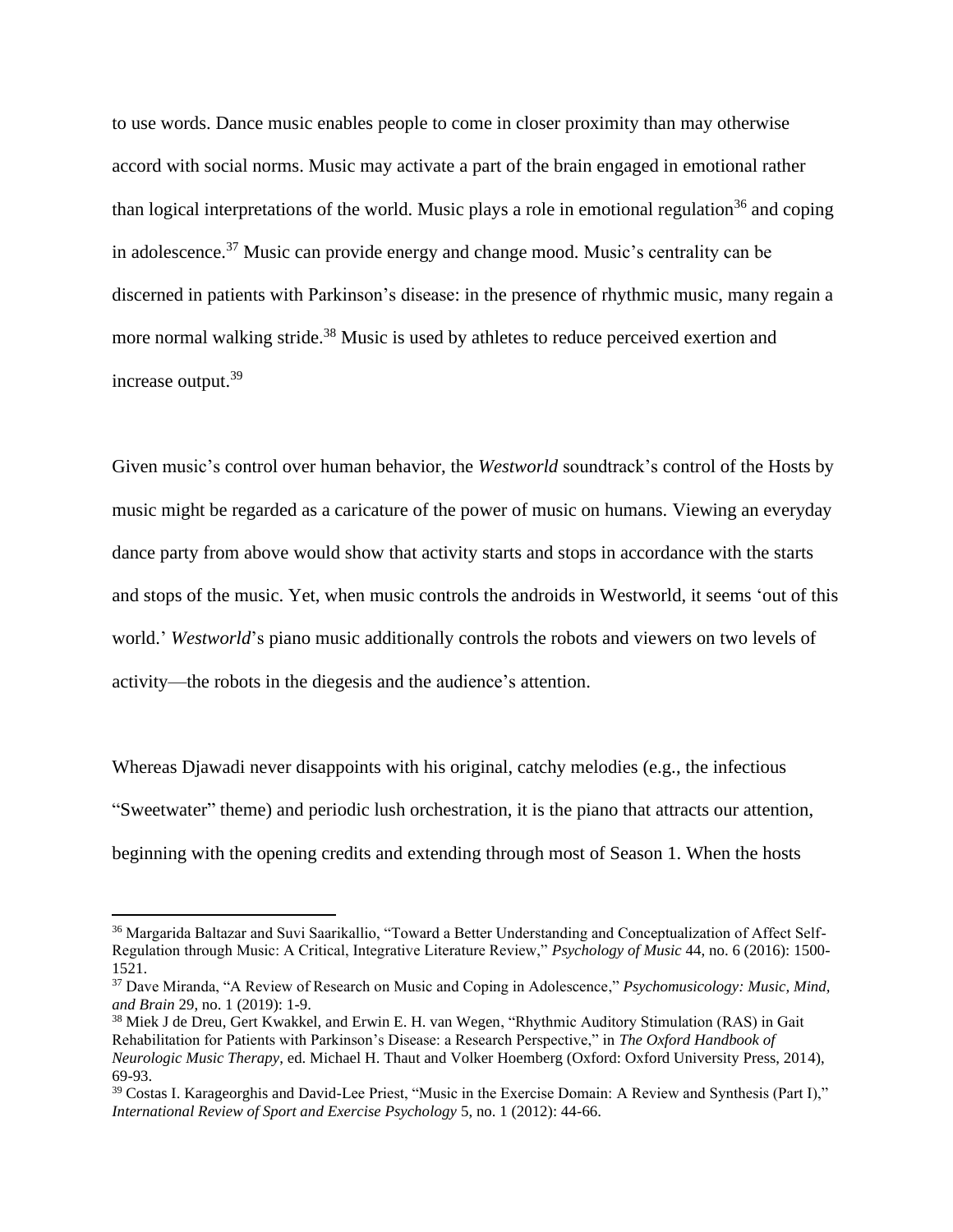become skilled at manipulating the music, they gain agency over their world. Interestingly, this dynamic extends to film directors and the popular music industry at large: power is expressed and retained through musical control.

As an example of cybermedia, *Westworld* uniquely provides a musical opportunity to explore free will, consciousness, and reality. The guests at Westworld must distinguish humans from android Hosts in a world where the consequences of human actions have neither moral nor permanent physical implications. As the Hosts acquire consciousness and free will, audiences may consider their own relation to free will, consciousness, and reality.

The music helps to convey these concepts and relationships by transporting the audience member on a non-diegetic vehicle into the diegesis, but then suddenly halting, changing direction, or metaphorically crashing that vehicle. Marshall notes that "slowing or distorting familiar cues is a device used within the series to signal an imminent disruption of the park's narrative".<sup>40</sup> The music generally is either diegetic (a pianist playing in a saloon) or non-diegetic, like when, after a day of bank holdups and brawls in Sweetwater, electronic, atonal music provides a background to the nightly pick-up of "dead and wounded" Hosts. Why and how non-diegetic music is understood by audiences is a topic of much interest to film-music scholars, including Claudia Gorbman<sup>41</sup>, Jeff Smith<sup>42</sup>; and Robyn Stillwell,<sup>43</sup> as well as scientists such as Siu-Lan Tan and

<sup>40</sup> Marshall, *Music as a Source of Narrative*, 209.

<sup>41</sup> Gorbman, *Unheard Melodies.*

<sup>42</sup> Jeff Smith, "Once More into the Breach: Interrogating Ben Winters's Nondiegetic Fallacy," in *Voicing the Cinema: Film Music and the Integrated Soundtrack*, ed. James Buhler and Hannah Lewis (Urbana, Illinois: University of Illinois Press, 2020),260-277.

<sup>43</sup> Robyn Stilwell, "The Fantastical Gap Between Diegetic and Non-Diegetic," in *Beyond the Soundtrack*, ed. Daniel Goldmark, Lawrence Kramer, and Richard Leppert (Berkeley and Los Angeles: University of California Press, 2007), 184-202.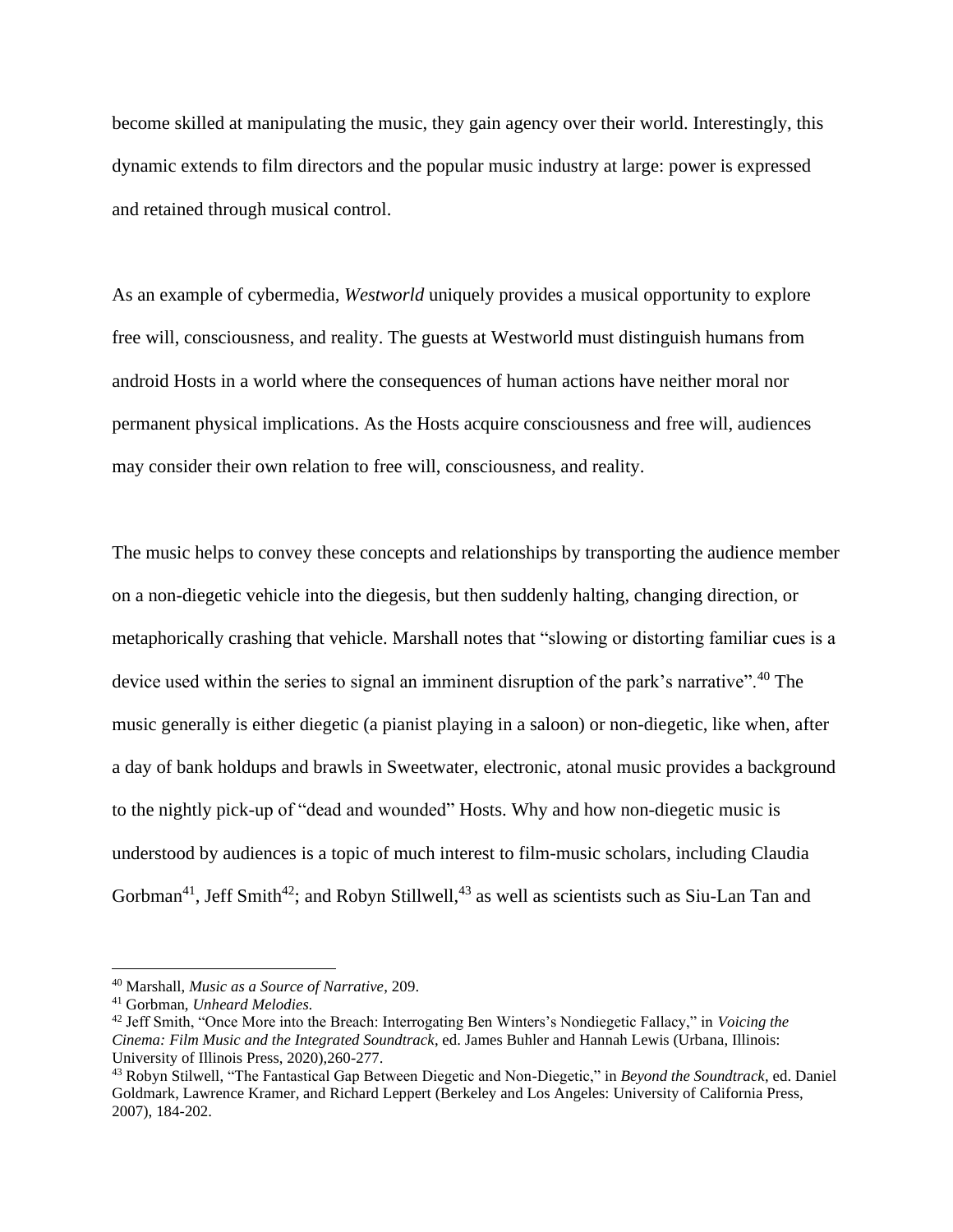colleagues, who have conducted related studies. <sup>44</sup> It's notable that a film director would take pains to make a scene hyperrealistic, and then add music within which it didn't belong.<sup>45</sup>

Djawadi explores the diegetic/non-diegetic divide, disrupting the audience's absorption in Westworld through music that intimates, "Something is not right." Characters and audiences also aren't hearing the same music, after all. I've described Karlin's two-note series as straddling diegetic and non-diegetic worlds. Djawadi's player piano has a similar double role. In the saloon, the pianist is part of the diegetic action; the bar room's characters are aware of the piano music only to the extent that anyone would be aware of hired musicians. Yes, as a non-diegetic element, the visual image of the player piano roll also signals scene changes—or, as Marshall describes, a restarting of the programmed behavior loop.<sup>46</sup> But the player piano signals something deeper, as a mechanical system capable of executing one of the most human of tasks, the performance of complex piano music. Music, like language, distinguishes humans from other living creatures. And yet a mechanical device like the player piano can reproduce and sometimes even exceed human musical virtuosity. Moreover, the piano, and the classical music it affords, has always been a symbol of high society and sophistication. This is represented in the TV series by the music of Debussy. Yet the piano also has served as "cultural go-between, as a medium through which social spheres that stood in opposition to each other could nonetheless nourish

<sup>44</sup> Siu-Lan Tan, Matthew P. Spackman, and Elizabeth M. Wakefield, "The Effects of Diegetic and Nondiegetic Music on Viewers' Interpretations of a Film Scene," *Music Perception* 34, no. 5 (January 2017): 605-623. <sup>45</sup> *Blazing Saddle's* appearance of the Count Basie orchestra on the desert has become a classic example. For further discussion see Jeff Smith, "Bridging the Gap: Reconsidering the Boundary between Diegetic and Non-Diegetic Music," *Music and the Moving Image* 2, no. 1 (2009): 1-25; and Annabel J. Cohen, "Resolving the Paradox of Film Music Through a Cognitive Narrative Approach to Film Comprehension," in *The Social Sciences of Cinema*, ed. James C. Kaufman and Dean Keith Simonton (Oxford, UK: Oxford University Press, 2014), 57 – 83. <sup>46</sup> Marshall, "Music as a Source of Narrative," 105, paraphrasing music editor Kaller.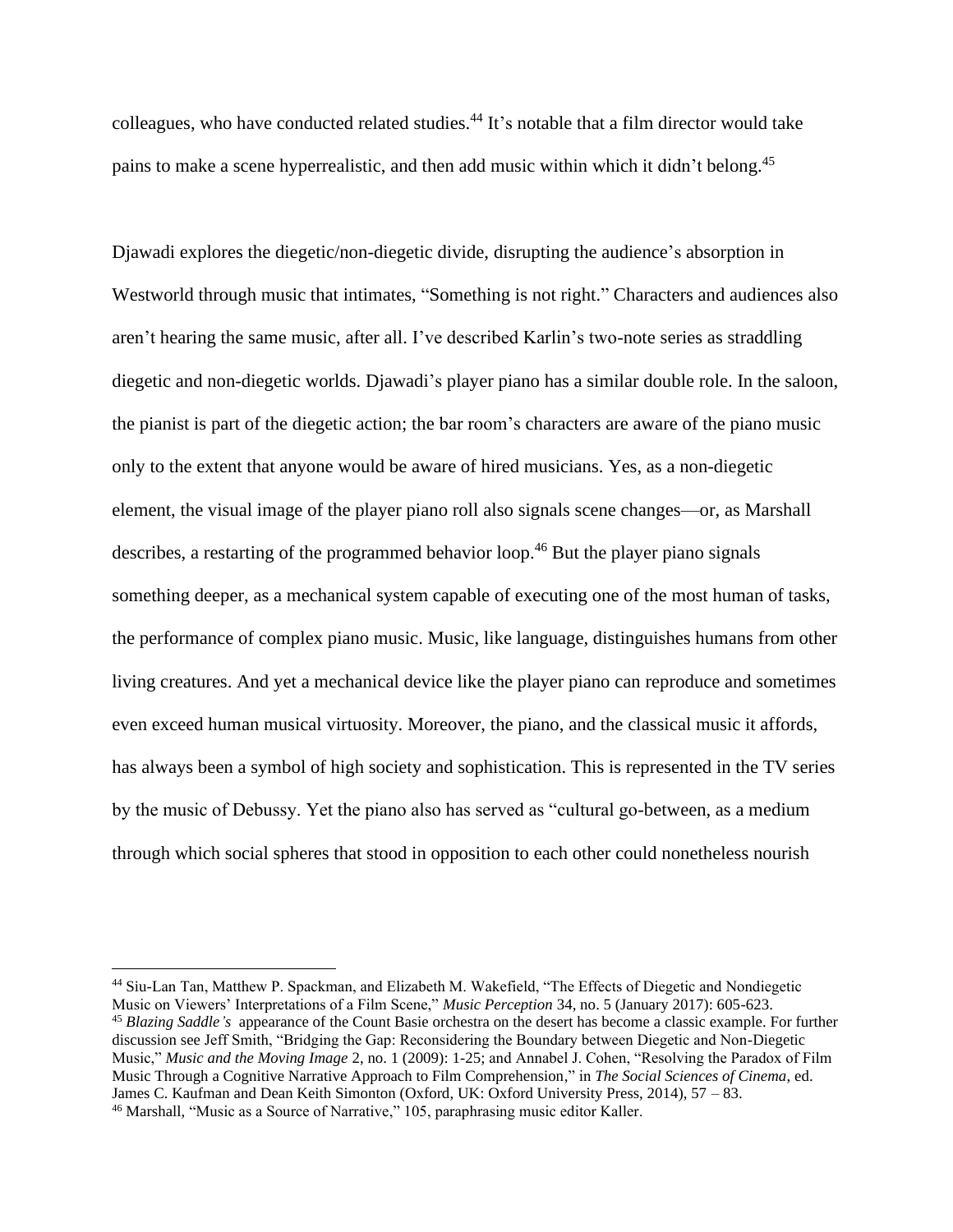each other".<sup>47</sup> Pianos in the early 20<sup>th</sup> century brought together people of many walks of life, for example, piano teachers going into homes of aristocrats. In the Westworld series the piano provides the foundation for traversing between diegetic and non-diegetic worlds, and between the experience of attention and inattention, between consciousness and unconsciousness, and free-will and determinism.

The musical elements of the opening credits (see Figure 3) present surprising shifts between nondiegetic and diegetic roles of the piano, startling the audience, and over the course of the episodes allowing for contemplation of the film's themes such as that of freedom and control. The computer video production company, Elastic, worked with the film's directors and composers to create "something that you'll enjoy watching the first time, and the more you watch the show, the more you'll see how these images reflect the story and its significance".<sup>48</sup> Lasting one minute and 45 seconds, it first shows a giant automated device (Bar 4) producing a fiber that becomes a piano string. Then, more fiber creates the skeleton and muscles of a horse, and finally an android. The cello theme begins an ascending motif— $A_3 C_4 D_4 E_4$  (Bars 3-4). The piano (Bars 5-6) echoes the motif in reverse (descending order—A<sub>3</sub> E<sub>4</sub> D<sub>4</sub> C<sub>4</sub>). The cello "call" is echoed by the piano "response," teaching the piano, in a sense. The piano, however, reverses the tones, getting it wrong. Further, piano-key hammer action does not allow continuous control over the string. Once a piano note is hit, there is no turning back—the program must run its course.

<sup>47</sup> James Parakilas, *Piano Roles: Three Hundred Years of Life with the Piano* (New Haven, CT: Yale University Press, 1999), 4.

<sup>48</sup> Quoting Patrick Clair the director the *Westworld* titles for all three season in an interview with Jennifer Vineyard, "The Secrets Behind Westworld's Opening Title Sequence," *Vulture,* October 5, 2016, <https://www.vulture.com/2016/10/westworld-title-sequence-secrets.html> (accessed February 9, 2021); see also Staff

<sup>&</sup>quot;Patrick Clair on 'Westworld' Title Sequences, Creativity & Robotics," *ARTpublika Magazine,* June 1, 2020, [https://www.artpublikamag.com/post/the-beautiful-the-grotesque-emmy-winning-motion-graphics-designer-patrick](https://www.artpublikamag.com/post/the-beautiful-the-grotesque-emmy-winning-motion-graphics-designer-patrick-clair-talks-westworld-titl)[clair-talks-westworld-titl](https://www.artpublikamag.com/post/the-beautiful-the-grotesque-emmy-winning-motion-graphics-designer-patrick-clair-talks-westworld-titl) (accessed February 9, 2021).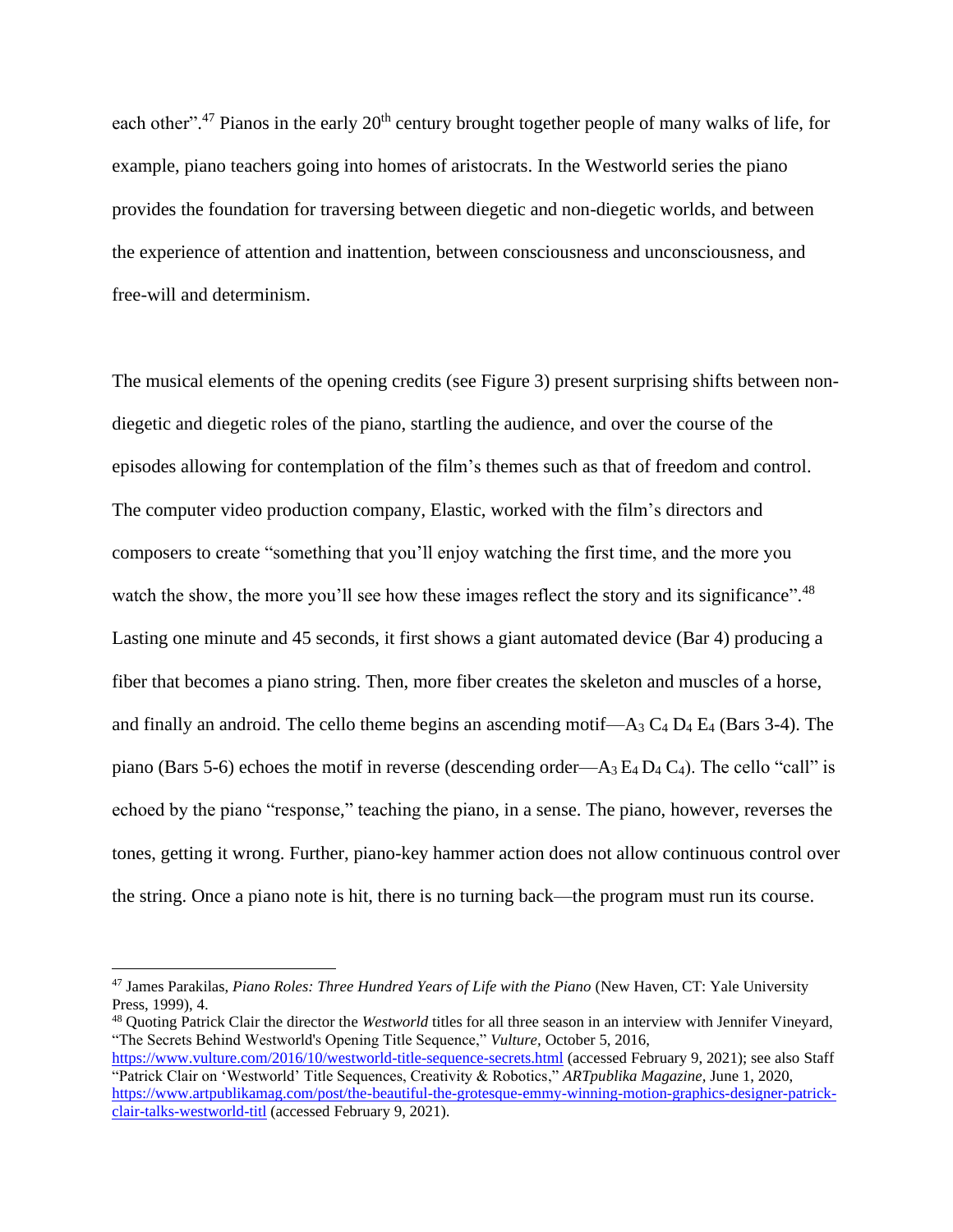The bowing motion afforded by the violin family, by contrast, provides continuous control over the tone.

### <Insert Figure 3 around here>

The ascending cello line repeats (Bar 7). The piano produces a jarring note (B<sub>b3</sub>, Bar 9) outside the key, creating a dissonant tritone (6 semitones) with the previous final note  $(E_4)$  of the cello motif. The piano then offers a distorted reversed variation of the cello theme (Bar 9-10). With the introduction of a new surprising jaunty phrase (Bar 11), astonishingly, a skeletal right hand at a piano keyboard appears performing the music, transporting the piano from the non-diegetic world into the diegesis. A shot with *both* skeletal hands follows (Bar 13) repeating the jaunty theme a scale-step lower. Following an interlude based on the first theme but in double time, the jaunty theme returns with more surprises—the two hands raise (or are raised) from the keyboard (Bar 21), but the keys continue to move consistent with continuing piano music. It has been stunning to see a skeletal hand created and then play a piano, but now, even more astounding, the piano plays by itself! The dual roles of the piano in the diegesis (automatic moving keys) and non-diegesis (providing emotional associations with eery, jaunty, melodic music) are clarified with a further surprise, a shot of a player-piano roll (Bar 22) with its perforated paper controlling the specific piano strings, whose location coincides with the aligned moving black holes in the paper. A shot from a longer vantage point includes the entire player piano (Bar 23).

The player piano reminds us that  $21<sup>st</sup>$  century electronics are not needed to control a complex musical instrument that produces a beautiful musical theme. Player pianos became commercially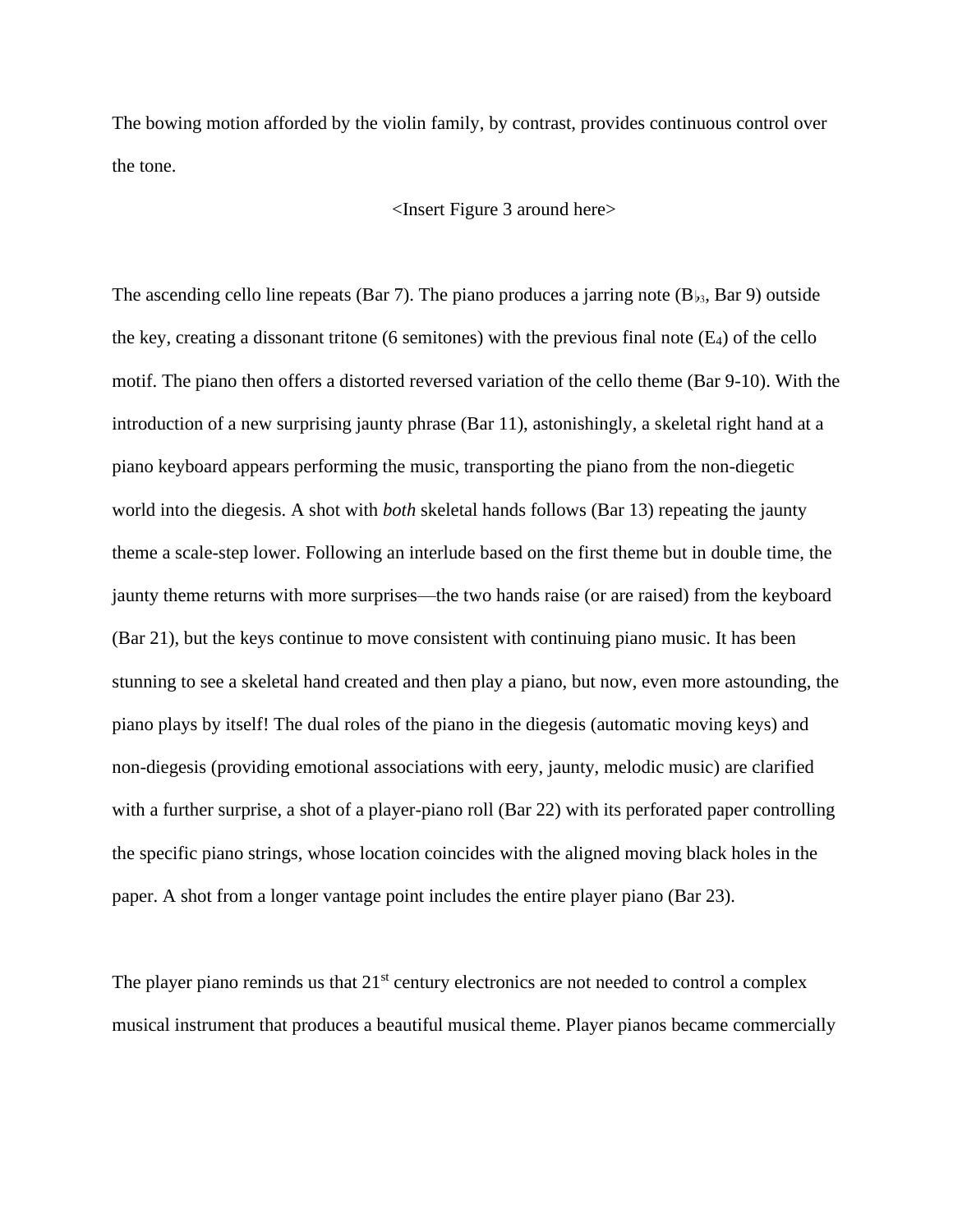available at the turn of the  $20<sup>th</sup>$  century.<sup>49</sup> The piano rolls resemble the early punched paper tape cards that operated the first digital computers. A parallel can thus be drawn between the player piano and artificial intelligence (AI), where AI refers to the carrying out of human tasks by nonhumans.<sup>50</sup>

In an interview prior to Season 3's release, Jonathan Nolan and Lisa Joy identified fashion as the most challenging aspect of representing what the forthcoming series' world would be like in 50 years. Although music wasn't what came to his mind, it is at least equally challenging to think how music, particularly popular music, would change over the next decades. The half-hour interview included background music from *Westworld* and also showed Joy seated at an electric piano performing Debussy's technically and conceptually challenging *Clair de Lune.* The use of the player piano in the *Westworld* TV series draws attention to the question of human creativity and free will. The 1973 *Westworld* film missed this opportunity, and not because the player piano had not yet been invented. The idea was cleverly picked up by the creators of the 21st century series, and added to the depth of cognitive processing in which audiences may engage, and consequently to the meaningfulness of the experience of this modern sci-fi Western.

#### *A Cognitive Model***: CAM-WN**

I propose the Congruence Associationist Model with Working Narrative (CAM-WN, see Figure 4) to account for several aspects of how music contributes to a viewer's experience of film and

<sup>49</sup> Timothy Dean Taylor, *Music and Capitalism: A History of the Present* (Chicago: The University of Chicago Press, 2016).

<sup>50</sup> Kurt Vonnegut's (1952) book *Player Piano* is a story about workers displaced by technological advance. In one chapter, two persons who have lost their jobs due to automation converse in a bar, that has a player piano, and they disparage the fact that this device has taken a job away from a human pianist. Jonathan Nolan claims that the use of the player piano in Westworld pays homage to Vonnegut and this idea.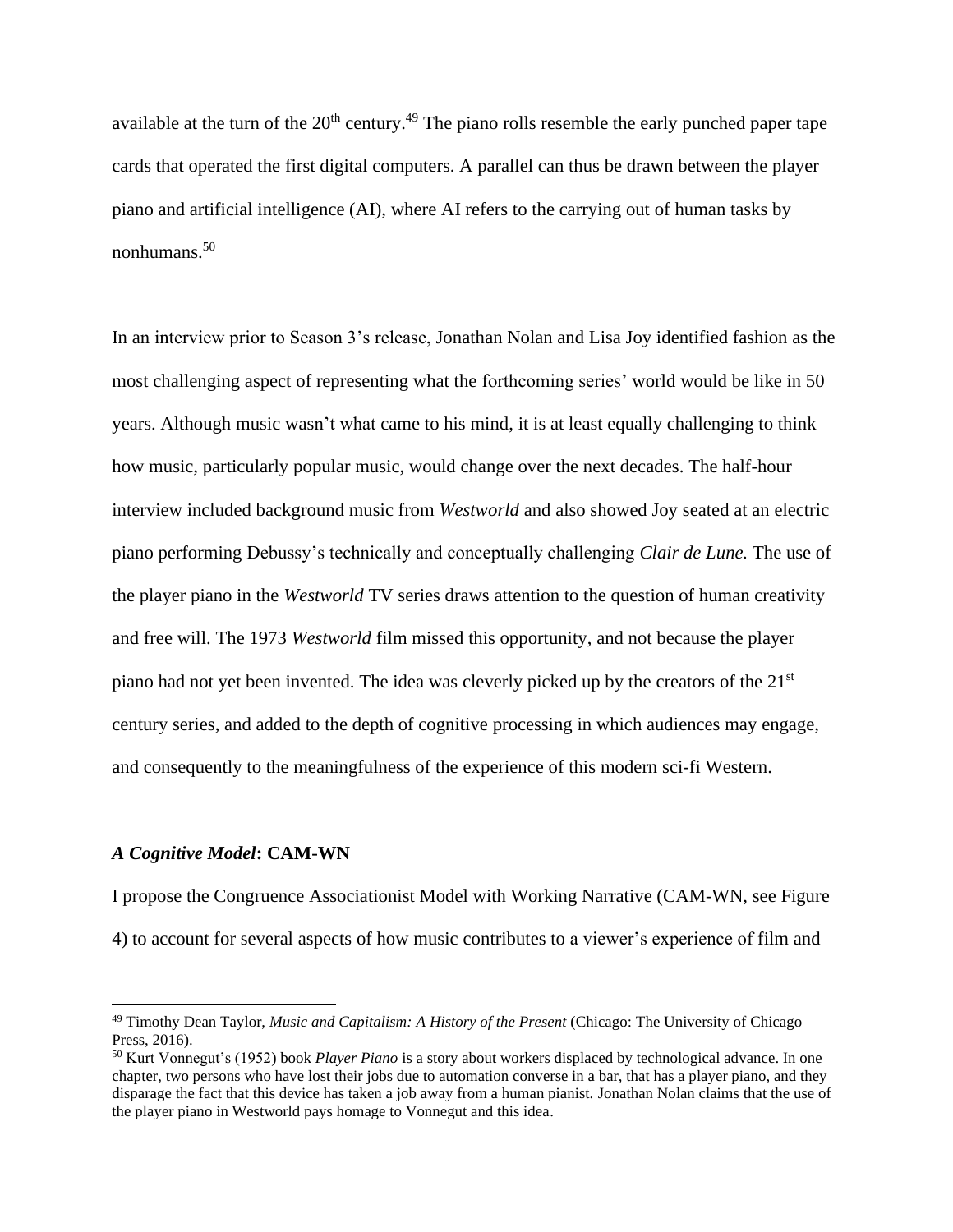video.<sup>51</sup> It offers a perspective on the diegetic/non-diegetic distinction and emphasizes commonalities in the mental processing of music and other types of media (i.e., visual, text, speech, sound effects).

The model first assumes that a film audience member wishes to become absorbed in a story, and in a way similar to reading a novel or newspaper. Here, the viewer relies on two sources of information. One is the moment-by-moment unfolding of audiovisual content—sights and sounds that impinge on the human sensorium. At Level A, in the model (see Figure 4), these packages of physical energy are represented as "surfaces." Sound is divided into three types of acoustical information (speech, music, and sound effects) and light is divided into scenes and text. These categories are in accordance with five channels identified by film theorist Christian Metz.<sup>52</sup> Kinesthetic information is included as an additional surface that accommodates stimulation arising from recently automated theater seats (e.g., D-Box, MX4D), which immerse viewers through movements forward, backward, and sideways. Kinesthetics also account for more subtle embodied aspects of perception, such as sensations associated with motion and pressure that might correlate with the viewer's perception of filmic action.<sup>53</sup>

At the top of the diagram, Level E describes the viewer's higher-level understanding of sensory input. This level can detect when notes are in or out of tune, what sentences mean, and events, like what falling down stairs might sound like. Supporting this is knowledge of the story's,

<sup>51</sup> Annabel J. Cohen, "Film Music and the Unfolding Narrative," in *Language, Music, and the Brain: a Mysterious Relationship*, ed. Michael A. Arbib (Cambridge, MA: The MIT Press, 2013), 173-201.

<sup>52</sup>Christian Metz and Michael Taylor, *Film Language: A Semiotics of the Cinema* (Chicago, Ill: Univ. of Chicago Press, 2007). Originally translated from the French by Michael Taylor in 1974.

<sup>53</sup> David A. Rosenbaum, *Human Motor Control*, 2nd ed. (Amsterdam, NE: Academic Press is an imprint of Elsevier, 2016), 129-130.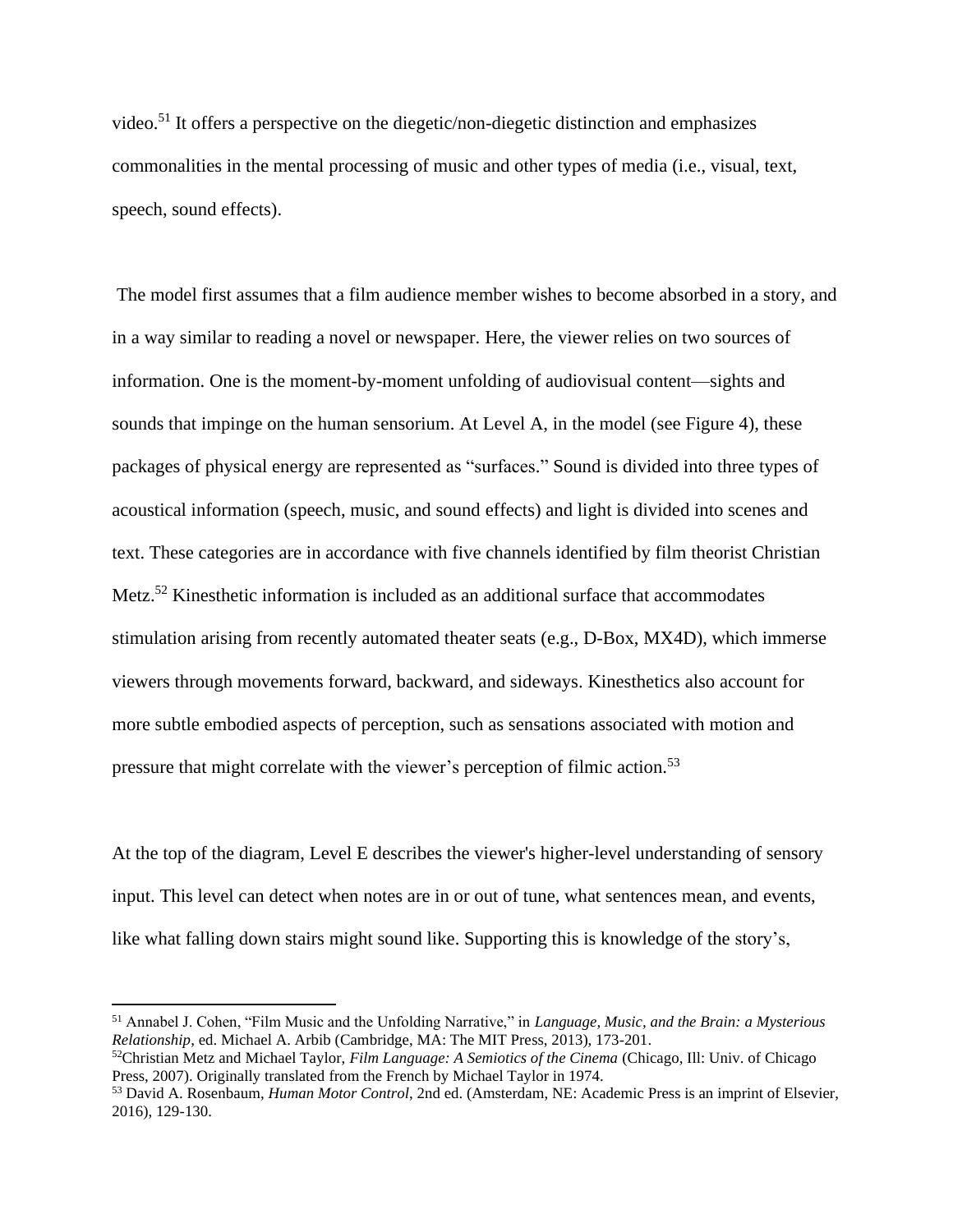music's, and language's grammar,<sup>54</sup> as well as its sequential action.<sup>55</sup> The model (which necessarily leaves out content) describes only story grammar, but can be taken for representing grammars in general.

It is assumed that a viewer's coding of Level A's information is carried out early on to Level B for all sensory surfaces. This coding at Level B is of two types. The first is structural (e.g., patterning in time, or configural such as smooth of jagged visual edges) and the second is semantic or meaning (e.g., positive/negative valence, or item recognition). The model divides Level B's "Structure" and "Meaning" through diamond-shapes representing these two analyses of Level A's sensory surfaces. It's assumed that text, speech, visual scenes and actions, music, sound effects, and kinesthetic information all have both meaning and configural patterns.

As recently revealed by Gao et al., a brain network determines the congruence of meaning coming from different sources of information. <sup>56</sup> There may also be such a network for determining the degree of multimodal configural congruence. As Bregman has identified in his notion of Auditory Scene Analysis,<sup>57</sup> similar motion patterns from two independent streams suggest a single source of the two streams (e.g., increasing pitch and decreasing loudness in the auditory realm, deepening color and increasing size in the visual realm, moving lips and changing speech sounds as a multimodal example). CAM-WN assumes that in the face of limited

<sup>54</sup>Siu-Lan Tan, "Scene and Heard: The Role of Music in Shaping Interpretation of Film," in *The Routledge Companion to Music Cognition*, ed. Richard Ashley and Renee Timmers (London: Routledge, Taylor & Francis Group, 2019), 364-376, 372.

<sup>55</sup> Jeffrey M. Zacks, "Event Perception and Memory," *Annual Review of Psychology* 71, no. 1 (April 2020): 165- 191.

<sup>56</sup> Chuanji Gao et al., "An FMRI Study of Affective Congruence across Visual and Auditory Modalities," *Journal of Cognitive Neuroscience* 32, no. 7 (2020):1251-1262.

<sup>57</sup> Albert S. Bregman, *Auditory Scene Analysis: The Perceptual Organization of Sound* (Cambridge, MA: MIT Press, 2006).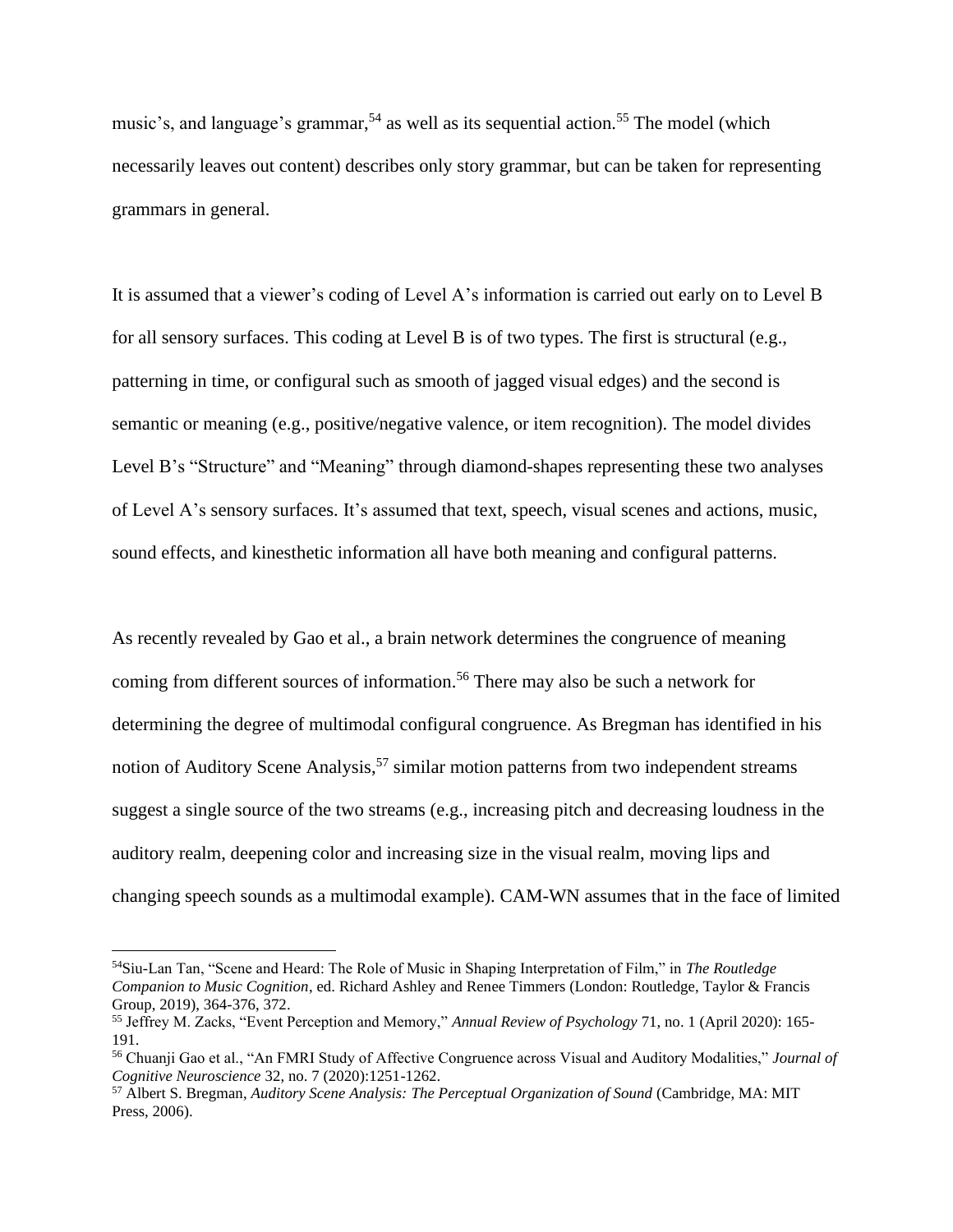attention, the brain focuses on congruencies within and across different surface origins as the source of meaningful actions. At Level B, an arrow points from Music structure to Visual structure, reflecting heightened significance attached to cross-modal (here music- and visual structural) congruencies. For example, a galloping rhythm will direct attention to a galloping horse rather than a horse that is walking or trotting.

Thus, at Level B, decoding of the multisensory surfaces from Level A takes place along two lines: configural structure and semantic or associationist meaning. Configural structure refers to such things as temporal patterning (e.g., the motion pattern of a galloping horse, the intensity or timing patterns characterizing musical rhythms; or on a longer time span, the boundary between the beginning of one event and the start of another). It also can identify spatial relations (e.g., a crash heard from the left-hand side of the room). Analysis at Level B produces a pool of semantic and structural information. An assumption of the CAM-WN models is that the brain does not care where the information is coming from, at least for some aspects, and instead is interested in redundancies. If auditory and visual temporal patterns align, then this visual information will have priority over visual information that is not aligned with the auditory pattern.

A further feature of CAM-WN is that throughout the system of levels, some coding is quick and coarse-grained, and other coding is slower and refined. The fast and coarse/ slow and refined concept is consistent with various theories of perception, memory, and attention<sup>58</sup>. In CAM-WN, the output of quick coding ascends to the higher brain centers (dotted vertical arrows beginning

<sup>58</sup> Christoph Herrmann, Mattias H. J. Munk, and Andreas K. Engle, "Cognitive Functions of Gamma-Band Activity: Memory Match and Utilization," *Trends in Cognitive Sciences* 8, no. 8 (2004):347-55.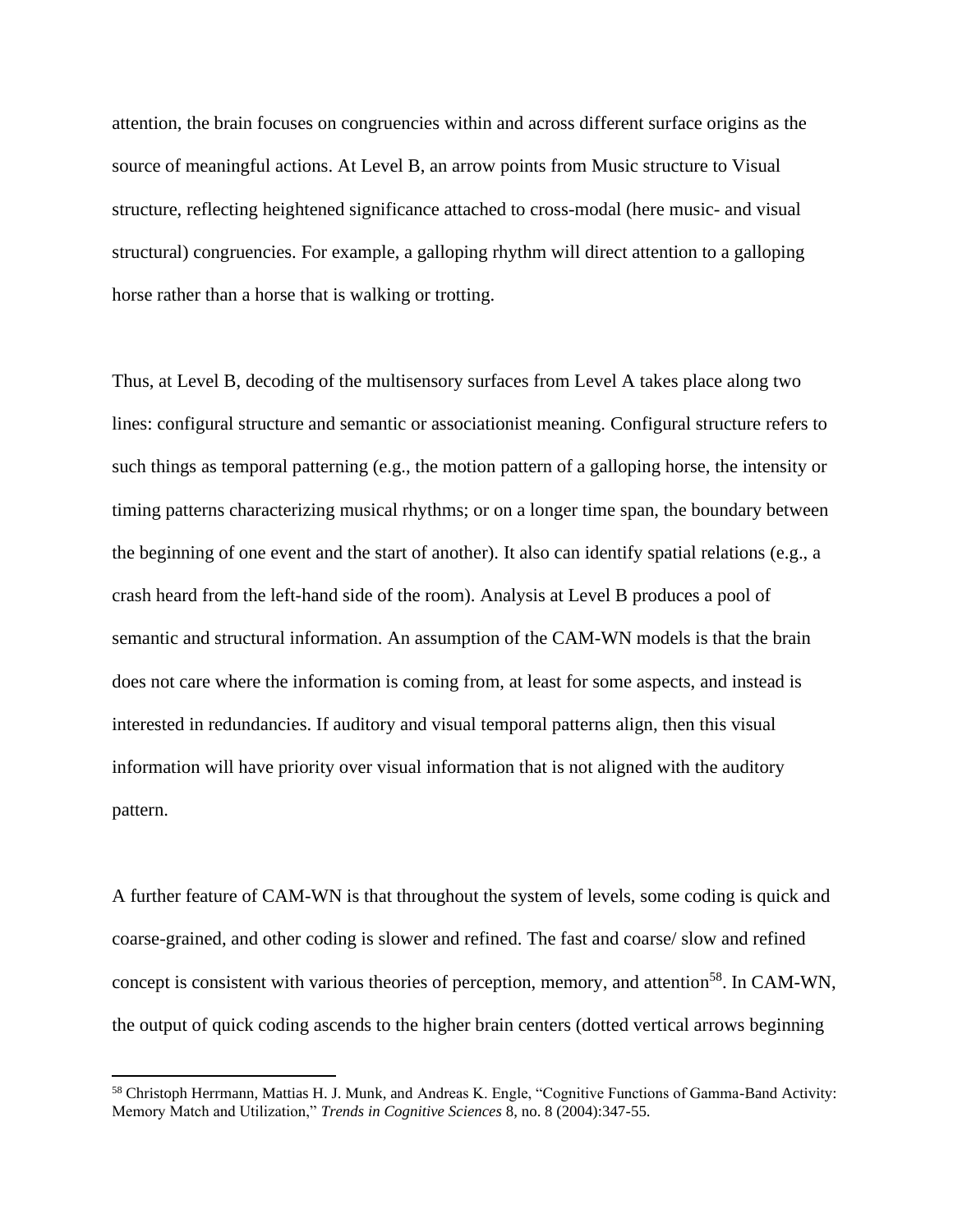at A), to cue the cognitive processes (at E) in their task of deciphering a story underlying the multisensory barrage of cues from A and B. Here the brain can be understood as an inference machine, sometimes referred to as a Helmholtz machine (Clark,  $2013$ )<sup>59</sup> in recognition of Helmholtz' concept of 'unconscious inference' that is fundamental to everyday perception. The idea is that we see what we expect to based on experience.<sup>60</sup>

Two types of processes now co-occur. One is the continuing bottom-up analysis of the multisensory barrage (Levels A to B) and the other is the top-down inferencing (Level D) based on weak cues that have leaked quickly through from bottom-up fast encoding. This inferencing is based on experience and story, music, language, and sequential-behavior grammars. To achieve the creation of the best story, the brain makes the best match between the bottom-up fine-grained analysis of the multisensory information and the top-down inferences. The matching process takes place at Level C. Because of the dynamic nature of this ongoing process, from the opening to the final credits of the film, this best match is referred to as the *working narrative.* In other words, the experience of *Westworld* is the audience member's working narrative.

How can this model be helpful? As an example, consider a scene with the player piano projecting the famous popular *Back to Black* by Amy Winehouse. If the audience member has never heard the song before, through processing at Level E, the piece may sound like slightly modernized traditional honkytonk music that might have been played in an early 20<sup>th</sup> century

<sup>59</sup> Andy Clark, "Whatever next? Predictive Brains, Situated Agents, and the Future of Cognitive Science: Behavioral and Brain Sciences," [36,](https://www.cambridge.org/core/journals/behavioral-and-brain-sciences/volume/DC0D031459C390BE267EDE20962505D1) no. 3, (June 2013):181 – 204.

 $60$  The role of experience in the interpretation of media is also highlighted in Chapter X by Noah Fram, "Expecting the twist: How media navigate the intersections among multiple sources of prior knowledge," in *Cybermedia: Explorations in science, sound, and vision*, ed. Selmin Kara, Jonathan Leal, Holly Rogers, and Carol Vernallis (London: Bloomsbury Press, 2021).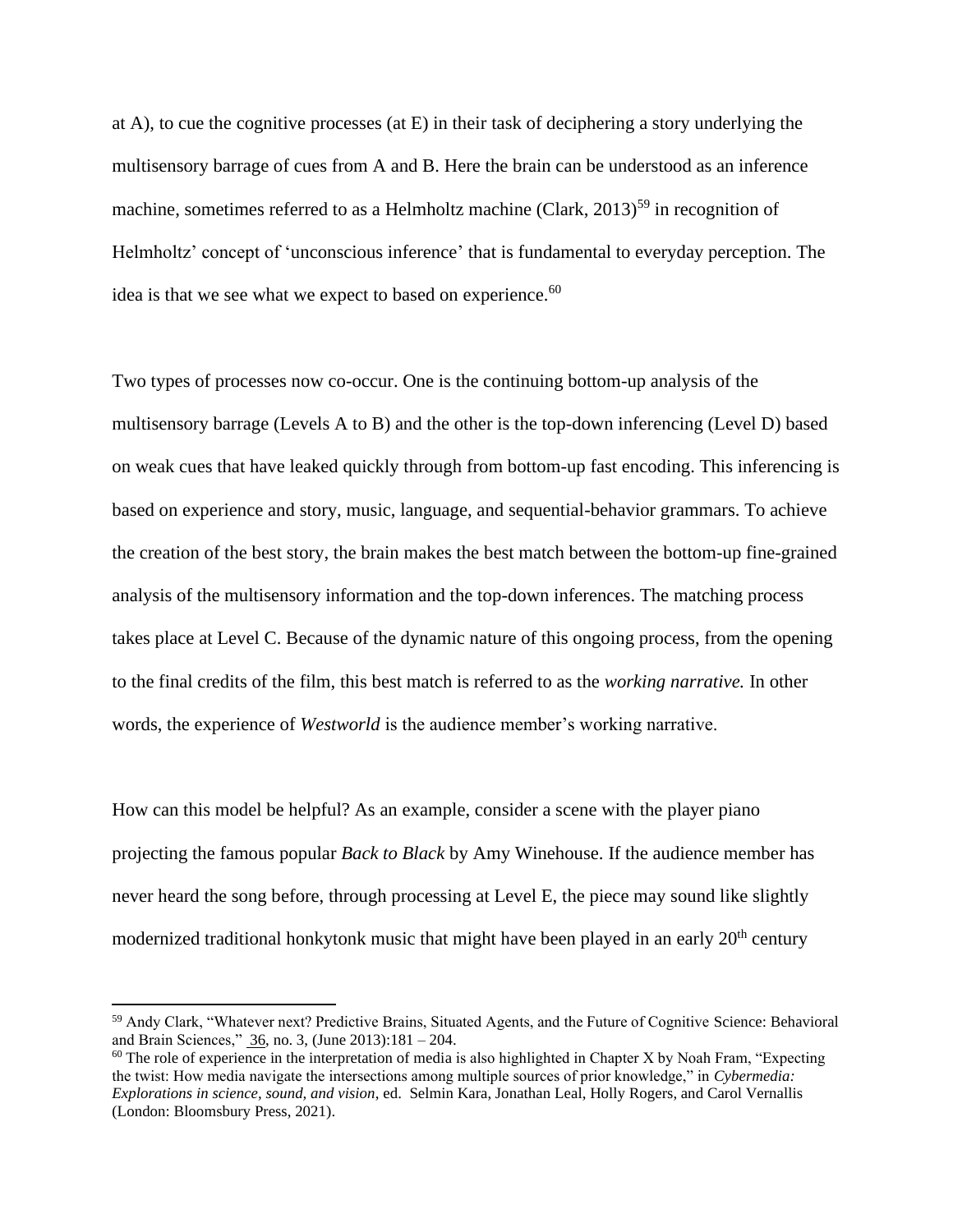Western setting. If the audience member is a fan of the song, they may feel connected to the scene, and open to overlooking the mismatch of a modern piece played in a  $20<sup>th</sup>$  century saloon. They may even remember unheard lyrics that reinforce *Westworld*'s themes. These individual differences will lead to slightly different working narratives or experiences of the episode (Level C). One's accuracy of sensory encoding and prior knowledge will limit or enhance one's working narrative.

As another example of the use of CAM-WN, consider how diegetic awareness is explained by the top-down matching process. The best match between sensory analysis (outcomes of Levels A, B) and top-down inference regarding the story (Levels E, D) wins at Level C. Once the story diegesis is established, some information will enter consciousness (Level C) and other information will not. In the opening credits, attention is directed to the creations of the piano, horse, and android. The non-diegetic music offers acoustical, music-grammatical, and emotional information. The music begins with a relatively low pitch, establishing an A minor tonality; the  $B<sub>b</sub>$  at bar 9 violates the tonality. Its underlying ostinato tempo is a relentless four sets of triplets per bar, with a melody at bar 12 that doubles the meter to 24  $16<sup>th</sup>$  beats per bar. The unsettling emotion arising from this combination of features finds its explanation (Eldar et al., 2007) in the visual objects depicted. Initially, the acoustical information (Level B) finds no match from Level D. There is no reason to be visualizing a cello or a piano. The acoustical information therefore does not form part of the initial diegesis. It is outside the working narrative…. that is, until we see the skeletal hand at the piano. Now the top-down inferences (Level D), based on the image of a hand playing the keyboard, can match the acoustical information arising from Level A to B and the match between the image of the piano and the sound of the piano leads to consciousness of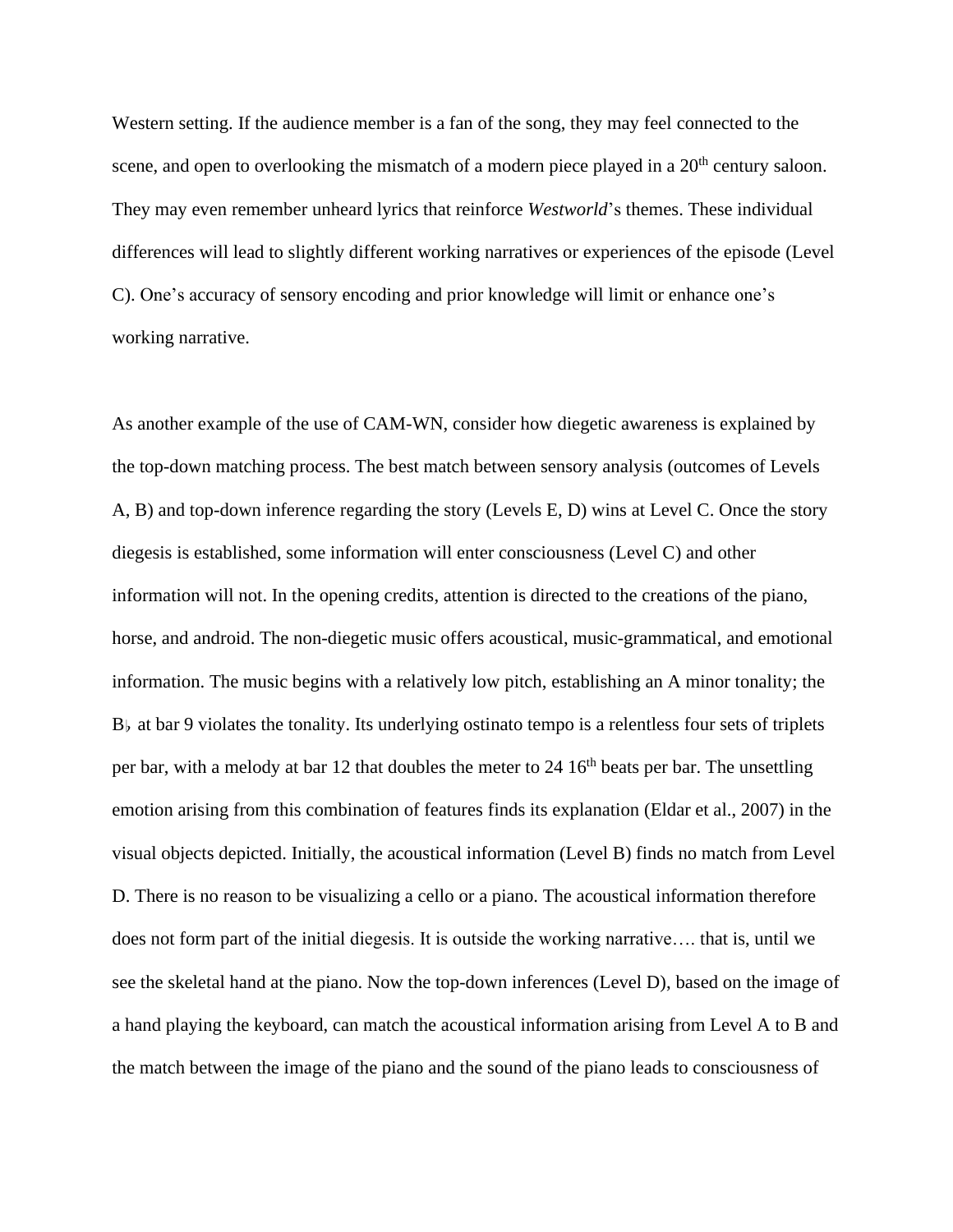the piano sound, at Level C, the working narrative. At level B, temporal congruency of the visual hand motion and fingers moving on the keys and the auditory pattern of the melody direct attention to the hand, making it prominent in consciousness. The meaning of the music (relentless, unsettling, ominous) picked up from the semantic analysis at B and matched by meanings inferred from the higher level at D also match, bringing into consciousness an emotionally charged engagement for this Westworld's scene. The sudden switching from the non-diegesis to diegesis in the opening credits is but one example of how the music is used throughout the film, and this use, assisted by the exploitation of  $21<sup>st</sup>$  century computer-based editing studios coupled with the imaginative creative team offer more sophisticated and nuanced play with the audience's mind. The audience experiences a moving in and out of the diegesis that's more striking than what's offered from the *Westworld* film, produced over four decades earlier.

The CAM-WN model reminds us that the brain can engage with an analysis that counters our intuitions. For example, it might seem obvious that music has an acoustic element, but the brain might separately 'perceive' an acoustic element and emotional element and encode music as such, using only what it needs to make sense of the story. The brain can discard the acoustic element if there is no reason for a musical instrument to be in the scene, while at the same time preserving the emotion carried by the music, which belongs there. This seems consistent with Smith's (2020) discussion of the diegetic/non-diegetic distinction from the perspective of the "…spectator's narrative comprehension. The crux of the issue is not the kinds of departures from everyday experience of which film-worlds are capable, but rather how viewers could ever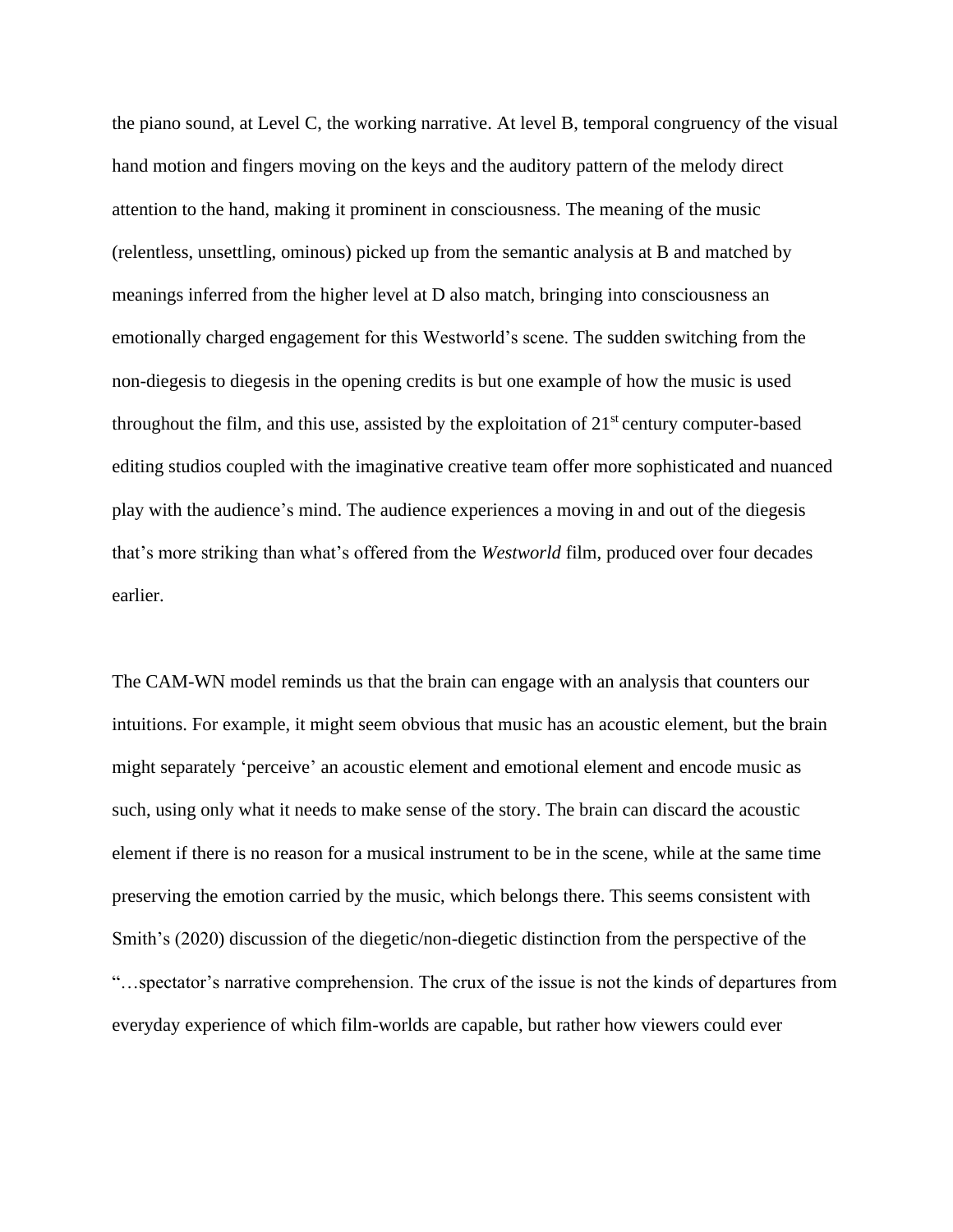process any story information without some tacit application of real-world knowledge."<sup>61</sup> Here I suggest that "story information" is Level A of the CAM-WN model and "real-world knowledge" is Level E. Smith continues, noting film perception's reliance on normal cognitive processing, including heuristics and then proposes that the film score should be considered alongside film's other formal systems, where functions carried out by music can be carried out by other means (and vice versa). His idea and the CAM-WN model both concur about the common coding principle (for meaning and structure) of all filmic categories and prediction processes. Finally, Smith recognizes that norms associated with sound design enable viewers to make inferences about the sound's relation to the narrative and, as well, that departures from these norms can disrupt "normal conceptual schemas."<sup>62</sup> These features are compatible with the CAM-WN model, as exemplified by the admission of the piano sound into the Westworld working narrative.

Scientists are currently delineating the neural networks underlying various sensory, perceptual, and cognitive processes. Consistent with my approach, research on event perception identifies the human sensitivity to common event structures. One line of research examines human segmentation of events, often using video representations, as reviewed by Zacks  $(2020)^{63}$ although boundary formation in melody has also been explored in segmentation tasks.<sup>64</sup> Further studies with eye-tracking, neuroimaging, and computational modeling may soon tell us more. Interdisciplinary research teams should also help us determine what brain regions are involved

<sup>61</sup> Smith, *Once More into the Breach*, 274.

<sup>62</sup> Smith, *Once More into the Breach*, 276.

<sup>63</sup> Zacks, *Event Perception*.

<sup>64</sup> Bradley Frankland and Annabel J. Cohen**,** "Parsing of Melody: Quantification and Testing of the Local Grouping Rules of Lerdahl and Jackendoff's A Generative Theory of Tonal Musi**c,"** *Music Perception***21, no.4 (2004): 499- 543.**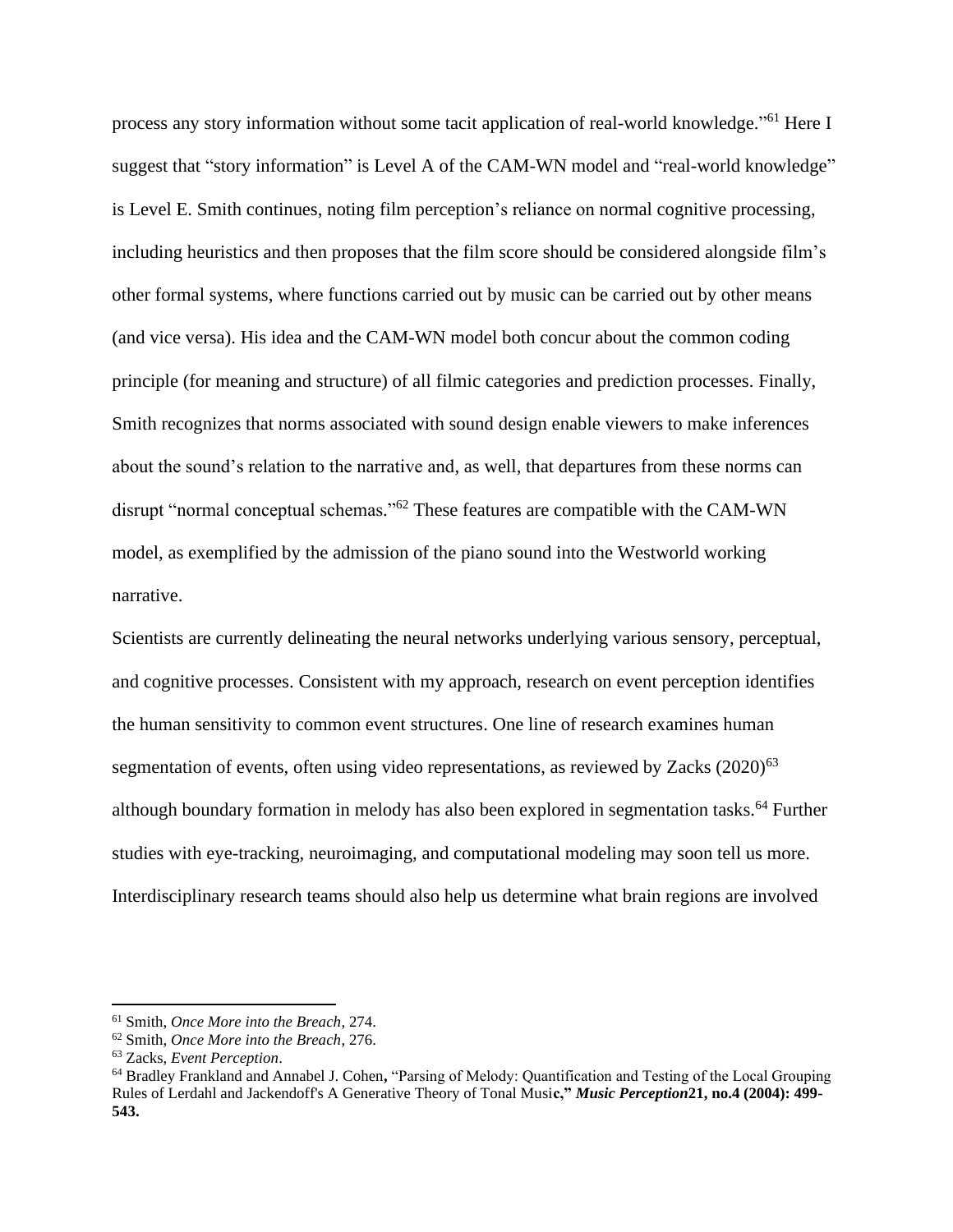with processing complex multimedia.<sup>65</sup> The imaginative as well as the traditional uses of music in *Westworld* offer fertile ground for empirical research.

### **Summary and Conclusion**

Drawing from cognitive psychology and neuroscience, this chapter explores two major film composers scoring of similar cybermedia themes. Common functions of music within science fiction and western genres were evident, despite passages of time and different formats. However, psychological research suggested that in the 21<sup>st</sup> century, directors and the film-maker teams may be getting smarter about holding audience attention. Newer music technologies, such as better computer music systems, and clever new uses of traditional instruments (such as *Westworld*'s player piano) have expanded narrative depth and links across non-linear plots. The Congruence-Association Model with Working Narrative (CAM-WN) was discussed as an aid to understanding the brain's multiple tasks of integrating audio and visual tracks of a film, with the conclusion that the experience of a film or TV drama might be understood as a working narrative created from the match between bottom-up multisensory analytical processes and the top-down inferences based on remembered experience and the grammars of story, music, and language. The bottom-up/top-down matching process explains why the audience typically does not as much 'hear' but nevertheless feels the music of film soundtracks, as this acoustical information, unlike the emotion of the music, is not matched by the top-down inferences.

The 21<sup>st</sup> century demands more from film makers than ever before, given the many kinds of media

<sup>65</sup> Siu-Lan Tan et al., "Future Directions for Music and Sound in Multimedia," in *The Psychology of Music in Multimedia*, ed. Siu-Lan Tan et al. (Oxford, United Kingdom: Oxford University Press, 2013),391-405. See also, Annabel J. Cohen, "Congruence-Association Model and Experiments in Film Music: Toward Interdisciplinary Collaboration," *Music and the Moving Image* 8, no. 2 (2015): 5-24.